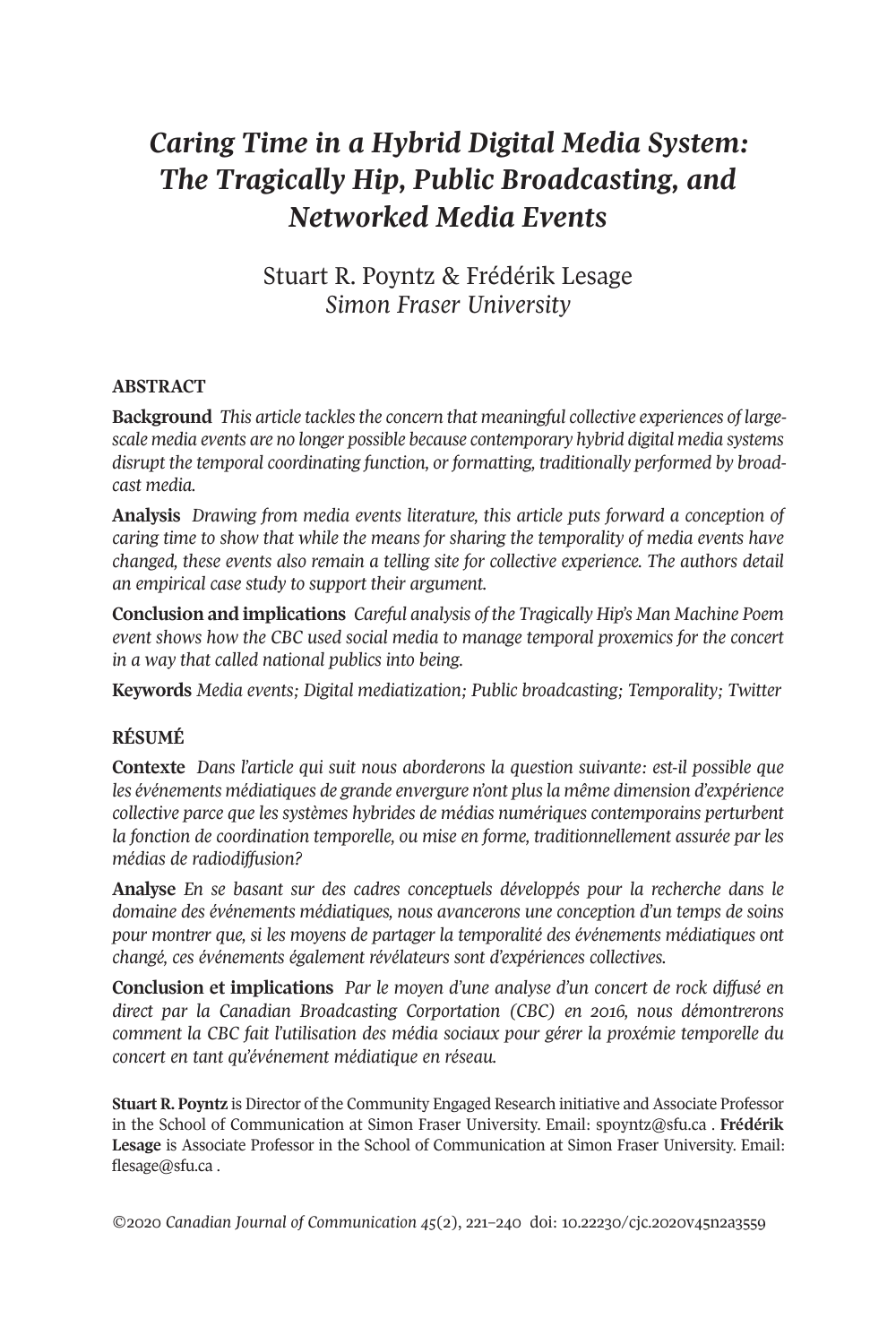**Mots clés** *Évenements médiatiques; Médiatization digitale; Diffusion publique; Temporalité; Twitter*

## **Introduction**

Few social phenomena, including the experience of liveness itself, now happen without mediatization. In a real way, liveness is now fashioned through networks and our daily interaction with hashtags, push notifications, and memes (Chun, 2017). Digital media are among the care structures of ordinary experience, part of the totality of involvements that organize our being in the world (Scannell, 2010). This is notto ignore other forces and conditions that shape our lives but digital mediation now patterns our experiences, with the result that in highly developed, wealthy societies the time of the world (time as social form) is increasingly configured through computational processes that can become disjointed from the time of experience (Mitchell & Hansen 2010). Social media platforms and mobile technologies tether users to digital networks in ways that rescript identity, work, leisure, and private and public life. In the process, the time of the world is becoming enmeshed in the technicity of digital networks.

Among traditions that have addressed the mediatization of everyday life, concern for "media events" has been especially alive to the way ceremonial contests, conquests, and coronations can constitute social solidarities and contribute to national imaginaries through mediated experience. In a pioneering work by Danial Dayan and Elihu Katz (1992), ceremonial television was key for configuring collective gatherings because television rituals afforded a time and space for social solidarities and conflicts to be expressed in relation to a central symbolic event (Couldry & Hepp, 2016; Couldry, Hepp, & Krotz, 2009; Kjeldsen, 2016; Silverstone, 1999). Thereby, the time of the world was mediatized but in a manner that enabled collective forms of shared experience to emerge.

In contemporary hybrid digital media systems, built upon interactions between old and new media logics (Chadwick, 2017), generating a collective shared time through media events is much more complex. We are now living in a time when social media seems to produce multiple temporalities (Barker, 2017) and forms of media witnessing from below (Frosh & Pinchevski, 2018) that disrupt the coordinating function of ritualized television events (Couldry & Hepp, 2018; Goldfarb, 2018; Sonnevend, 2018).Ratherthan media events orchestrated by national broadcasters, we are left with fragmented, localized, and often divergent experiences thatlack what narrative theory calls, "focalization" (Bal, 1997, p. 142; Frosh & Pinchevski, 2018). The role of media events in constituting shared experiences of time is thereby diminished. Instead of calling together collectivities and national publics, events coordinated by networked media can produce distributed configurations and a complex weave of temporalities that contribute to a crisis of solidarity and a diminution of the role of broadcasters in formatting shared, collective time. The media spectacle of American President Donald Trump's habitual use of Twitter to call out his base, while disdaining the mainstream media and alienating larger, diverse publics, has only served to reinforce a sense that traditional media and diverse national publics are under threat.

We are want to underestimate the challenges of collective solidarity today; nonetheless,this article suggests that while digital media can complicate the temporal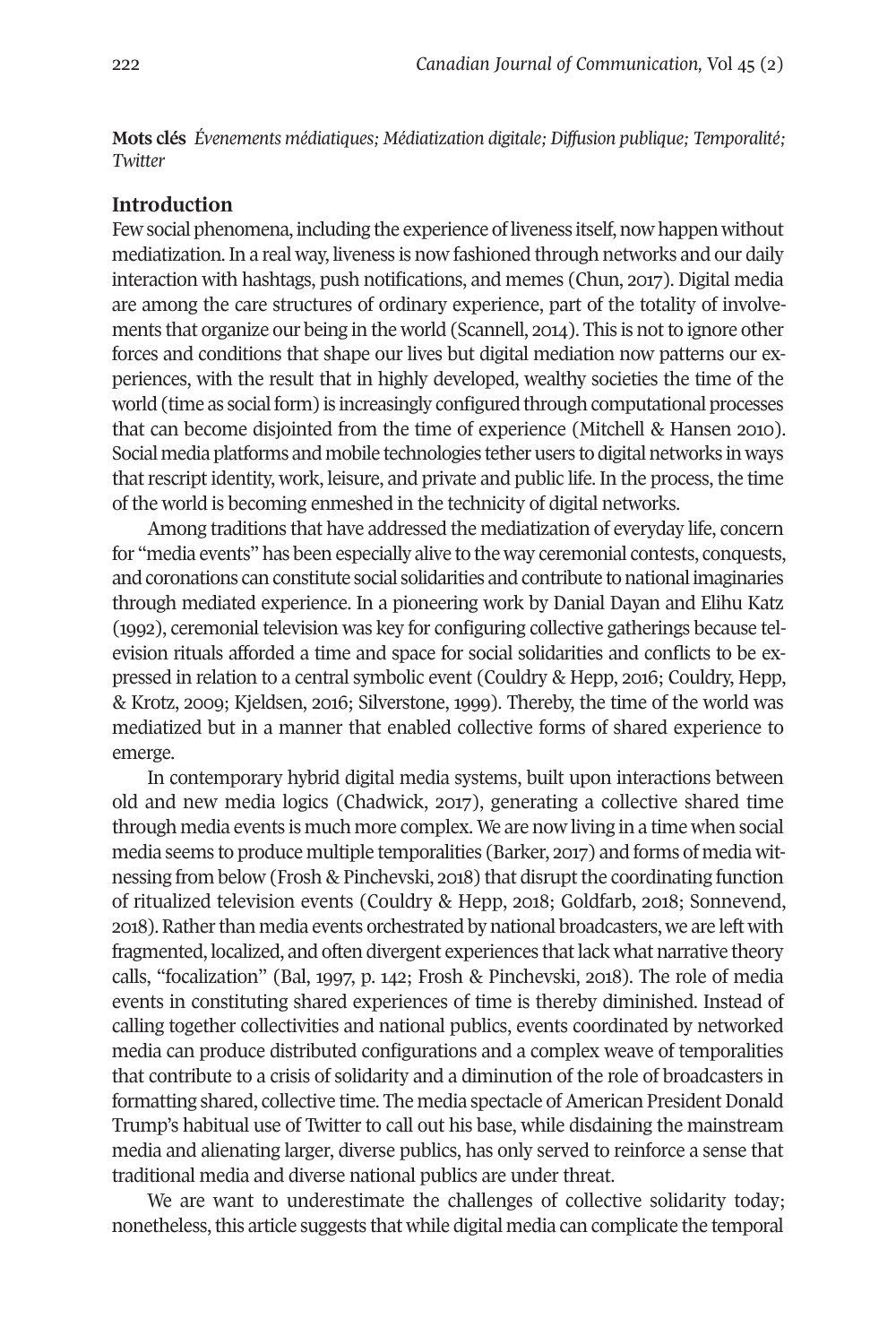formatting embedded in media events, this need not annul the coordinating function of national broadcasters in formatting media events and shared time for the nation. When digital media is integrated into the way national broadcasters care for media events, social media objects such as hashtags can be used to produce modes of temporal formatting that enable dispersed yetintegrated modes of participation. The "televisual synchronous unfolding" (Frosh & Pinchevski, 2018, p. 136) of events common to earlier media systems is thus replaced by events coordinated around networked convergence. Social media adds complexity to ceremonial events, in other words, but networked events can in turn orient social media use to a shared horizon of expectation by tethering key affordances, including the capacity for sharing with hashtags, to the event. The result is a change in the ontology of media events, but not a negation of the role of the event or national broadcasters in producing normative figurations for the nation (Couldry & Hepp, 2018).

To support this argument, this article examines a networked media event linked to the Canadian band the Tragically Hip and its final Man Machine Poem concert held in Kingston, Ontario, Canada, on August 20, 2016. The Hip (as the members are known colloquially) is a legendary group in the English Canadian music industry, having produced a string of award-winning rock 'n' roll albums filled with fictionalized and historic accounts and musings about the country and its people. The Hip's final Man Machine Poem concert was broadcast by the Canadian Broadcasting Corporation (CBC) in a special commercial-free presentation carried live on radio and television across the country and streamed online through the CBC's website, apps, Twitter feed, YouTube channel, and Facebook page. It marked the band's final tour concert due to the very public terminal illness of lead singer Gord Downie. It is estimated the event reached a third of the country, 11.7 million people (Canadian Press, 2016), on the night of the broadcast, and it is used here to examine how digital modes of communication can be integrated into the care structures of media events in ways that call national publics into being.

This analysis is primarily concerned with the way temporal proxemics formatted the Man Machine Poem event through social media. Temporal proxemics refers to the combination of resources and practices used by broadcasters to manage how time is experienced during a media event (for example, the instant replay in televised sporting events). Social media is now among the utilities broadcasters engage to build narratives for media events. This article traces the movement of one hashtag—#CBCTheHip—to investigate how it was used to produce temporal formatting to focus attention. The aim is to capture a series of moments in time to suggest the complexity of liveness or "eventfulness" associated with the Man Machine Poem event in order to demonstrate how digital mediation can be integrated into a process of networked convergence. Temporal proxemics are integral to the care structures that make media events possible. This article shows how the hashtag functioned to shape the eventfulness ofthis occasion, and highlights that while the structuring capacity of national broadcasters is diminished today, they can still play a formative role in configuring the shared time of the nation.

#### **Media events and national caring time**

Amid the flux and tumult of life in the early decades of the twentieth century, Walter Benjamin maintained that historical experience was no longer possible (Benjamin,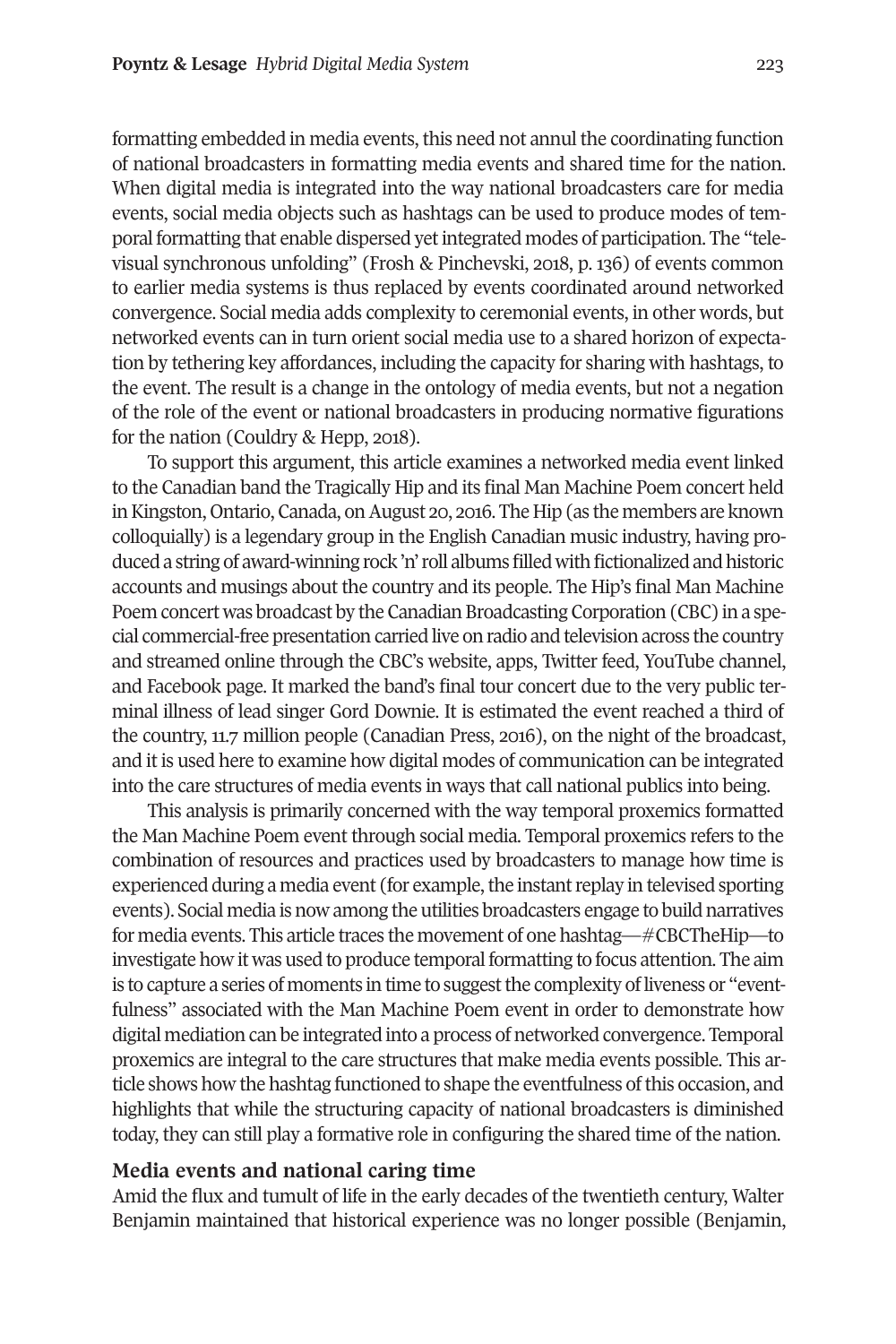1986, 1999). The forces of capital, speed, and technological and political change had so compromised people's capacity to grasp their time that only a search for fragments remained to cull meaning and orient thinking for possible futures. National public broadcasting emerged in this contextin theU.K., Canada, and elsewhere, and asDavid Cardiff and Paddy Scannell (1987, 1991) recount, their effect was to synthesize fragments of culture and experience, to bring national cultures into being. In Canada, the CBC's 1936 mandate charged the broadcaster with the work ofreflecting and configuring the nation. Through three revisions of the Broadcasting Act (1958, 1968, and 1991), this role has continued. In doing this work, the CBC and other national broadcasters have shaped the development of a new kind of public, "the general public, a public commensurate at times with the whole of society" (Scannell, 2014, p. 186).

Today, a mix of broadcast, online, and social media are common features of our shared world. They provide the lens through which people around the world appear to each other, the resources and conditions through which we work, play, and imagine possible futures. While their form and function are changing, media events continue to be key arrangements in this hybrid media system, "one of the principal spatial and temporal forms that symbolic power takes in the world-systems of complex national societies" (Couldry & Hepp, 2018, p. 116). Yet, threats to the economic viability of broadcasting institutions, including national public broadcasters, challenge the future constitution of media events. Waves of media concentration and technological change have produced new vertical structural alignments within national media industries, which have led to a move away from traditional terrestrial television stations and a transformation in how, when, and by whom news and media events are produced. "[T]he proliferation of media flows," has further destabilized both "national media systems' ability to secure national attention to mediated events and the exclusive control of states over the media resources of their territories" (Couldry & Hepp, 2018, p. 115). The CBC has been especially challenged by these circumstances, particularly as conventional television viewing has continued to decline and internet television and other digital platforms have replaced conventional services (Ménard, 2016). Cuts to federal funding amounting to \$390 million between 2009 and 2015 have further compromised the CBC's ability to engage contemporary audiences (Ménard, 2016). The upshot of this is that while media events may remain key symbolic assemblages through which worldliness—how we appear together—is manifest, the role of the CBC in constituting a common reality effect for the nation is under duress.

Media events tell us how time and space are formatted in a global media age. Media events produce temporal formatting through care structures that render experiences in specific ways. Care structure is Paddy Scannell's (2014) term for the system of resources that format social reality and render "things as things-for-use" (p. 23). Scannell develops this concept through a rereading of Division One of Martin Heidegger's (1978) *Being and Time.* At the most general level, care structures refer to the forms and fabric of the *Umwelt*, the roundabout-me world through which we are called to be and rendered into the particular people we are. Media arrangements produce meaningful and often beneficial care structures—codes and practices, technological affordances and relationships—that pattern daily life and allow us to do the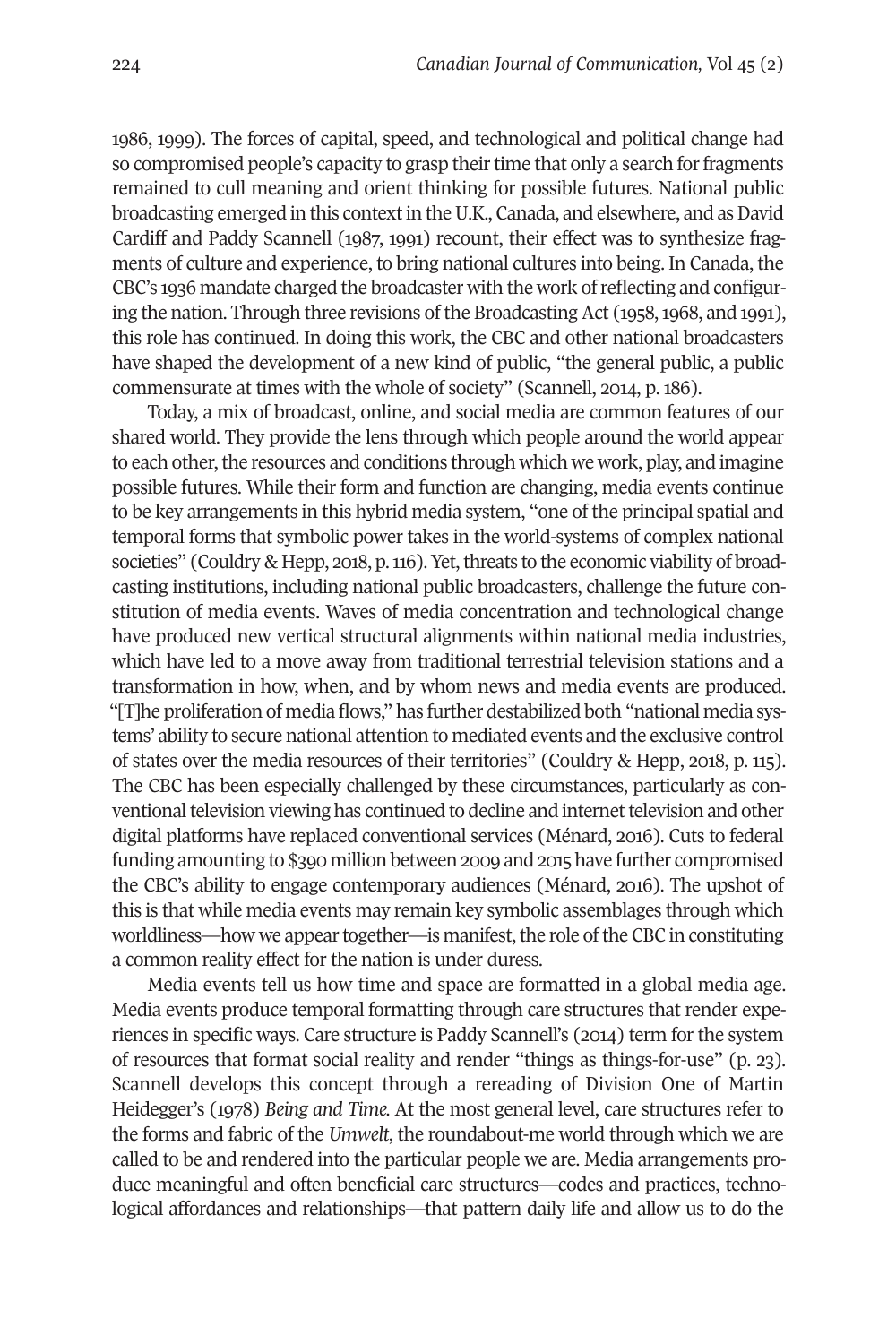things we wish to do. Care structures configure our habits and are the scaffolding underlying our expectations that our media will work for us, each and every day, how and when we need it. They include the mundane—for instance, we assume our mobile phones will turn on every morning, we assume battery power or electricity will be "there" forthis purpose, and we behave as though the networks that bring us the news of the day will simply be "live." But care structures also include the technologically complex system of networks, applications, accounts, commodities, and so on that allow our media to perform when and how we need them. In this way, care structures organize our experience of space and time and are literally the infrastructures through which we live and accomplish the ends we aim to achieve.

The nation is among those care structures that define modern experience. "Nations are the most universally legitimate, and seemingly natural, political units of our time" (Mackay, 2005, p. 17). As a consequence, for some, national identity is "modernity's fundamental identity" (Greenfeld, 1996, pp. 10–11). Yet, the modern nation—both inside and outside the West—has always been "sustained in part by the production and circulation of media and by the linked improvement of other material things and bodies (i.e., transportation)" (Couldry & Hepp, 2017, p. 87; see also Anderson, 1983). Media resources weave together place and imagination and in this way, perform the work of caring for the nation (Skey, 2010). In Benjamin Anderson's (1991) influential (and much debated) formulation, nations are conceived as "imagined political communit[ies]" (p. 6) in which newspapers and novels create a shared "we," a "horizontal comradeship" (p. 7) across the nation. Historically, national television and radio have contributed to this process, especially in the midst of crises, by producing common time, even across vast national spaces. In this way, broadcasters have long played a key role in formatting temporal relationships to create shared time for the nation. But that role is cast in doubt as the prospects for common, shared time are compromised by changes in national media systems, including the acceleration and intensification of digitally mediated networked communication.

Social media platforms such as Twitter create new spaces of action that foster novel forms of syntax and practices of circulation and participation that change the nature of our entanglements. Digital media allow more and more people "to access, modify, store, circulate and share media content" (Barney, Coleman, Ross, Sterne, & Tembeck, 2016, p. viii) in ways that have only been available to professionals or a select few in the past. Mobile phones allow forthe micro-coordination of private and public activity, which in turn changes how participation in or the witnessing of media unfolds in large-scale symbolic events. No longer are such events the purview of broadcasters alone. Rather, media events are configured through novel conditions of eventfulness that become part of the space and time of large-scale symbolic activities. Lena Kjeldsen's (2016) work on events-as-participation examines how the spatial configuration of media events changes with live tweeting and other forms of participatory digital media. This article explores the impact related processes have on the temporal formatting of media events.

"Eventfulness" refers here to the way event-status is conferred through the media (Ytreberg, 2009). Historically, this has been the work of broadcasters and the care struc-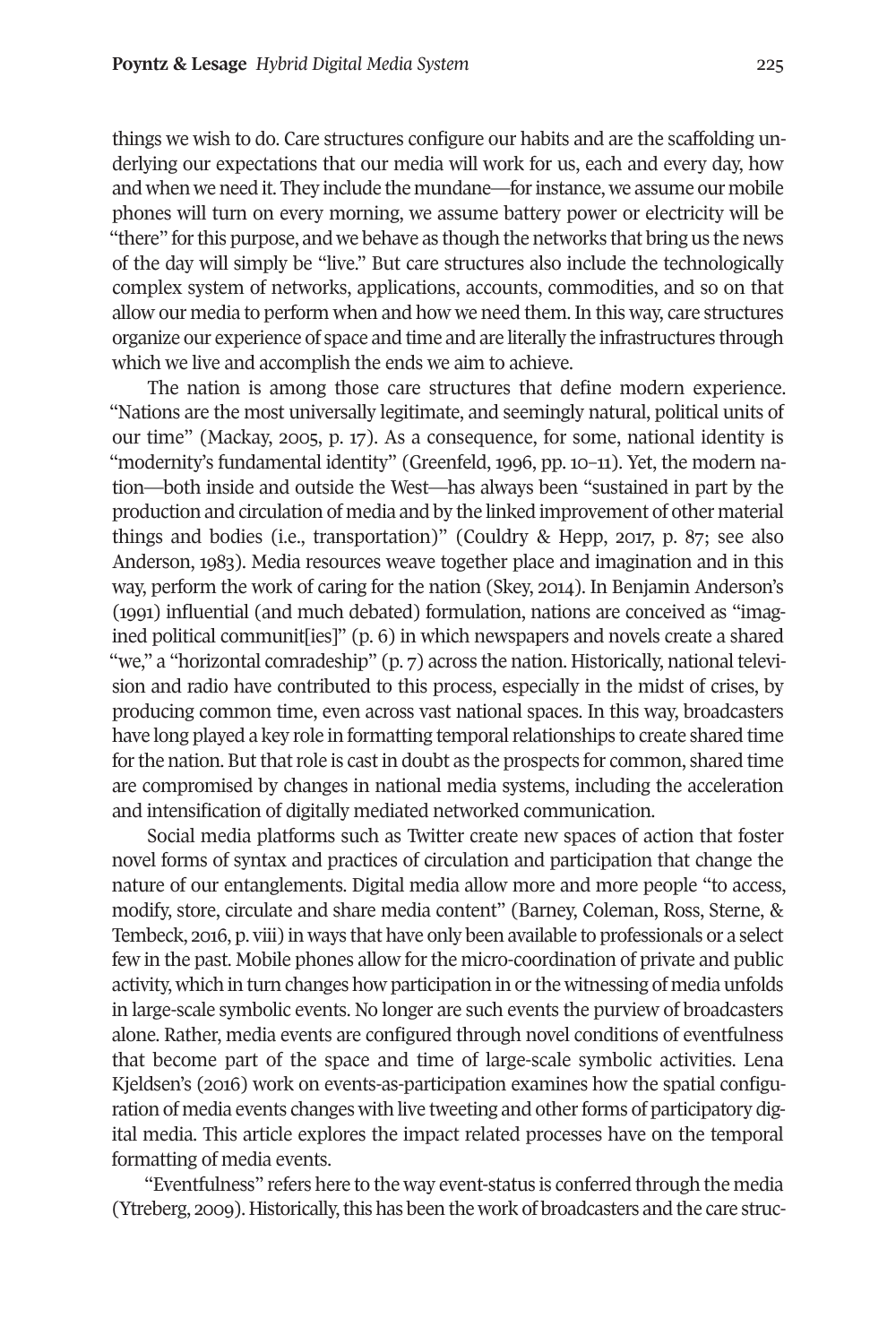tures enacted to produce such events. But in the contemporary period, the eventfulness of ritualized media occasions, including the Tragically Hip's final concert tour, is enacted through temporal formatting made possible by broadcasters, social media, and related digital infrastructures, which allow participation to come from anywhere, anytime (Frosh & Pinchevski, 2018). In this context, the unified temporal formatting of media events can break down. Ratherthan an experience of heightened shared immediacy, networked media events can appearto undermine the very possibility of creating a shared figural order, a common reality effect. Intensified flows of information stretch the temporal formatting of ritualized events, creating a social world in which the pluralization of temporalities and the complexification of technological systems that coordinate temporalities produce social disruption and a diminution of social solidarity and collective time (Couldry & Hepp, 2017).

Common experiences coordinated through media events have always entailed the participation of multiple publics (Dayan & Katz, 1992). National radio and television facilitated such constellations throughout the twentieth century by extending the universe of public discourse across diverse national communities, literally making (broadcast) space by soliciting (and thereby entitling) previously excluded voices to be heard and authority to be domesticated and calibrated in new ways (Scannell,1989). The results hardly produced equity. But, the legacy of national public media has been to de-traditionalize authority by bringing a plurality of bodies and voices into view. This, in turn, has helped to weave new national imaginaries composed of communities accustomed to seeing and hearing multiple publics participate in the public sphere. In Canada, these and other forces have been wed to a cultural politics of national identity that, since at least the 1970s, has foregrounded difference, pluralism, and tolerance as core features of Canada's self-image (Mackay, 2005). The nation has never been comprised of a singular imaginary. "A settler colony with official policies of multiculturalism and bilingualism, Canada has an official national culture which is not'homogeneous in its whiteness' but rather replete with images of Aboriginal people and people of colour" (Mackay, 2005, p. 20). The dark history of entanglement between settler communities and Indigneous Peoples in Canada, not to mention histories of racial exclusion and inequity in the country, give pause to any celebration of the cultural politics of difference in Canada. Nonetheless, the work of constructing a fractured, contested, and even defensive Canadian identity continues, and media events are a central form through which a variety of publics continue to gather, sometimes to contestthe taken-for-granted realities that shape ourlives (Goldfarb, 2018).As social media threatens to enmesh experience in the technicity of digital networks, however, the question arises as to whether the complex solidarities associated with a "general, national public" make sense at all today?

This issue is investigated by examining how the CBC used a hashtag to help care for time during the Tragically Hip's final Man Machine Poem concert held in Kingston, Ontario, in August 2016. The CBC broadcast the event in a special commercial-free presentation carried live on radio and television across the country and streamed online through the CBC's website, apps, Twitter feed, YouTube channel, and Facebook page. This event is used to examine how social media can be integrated into the tem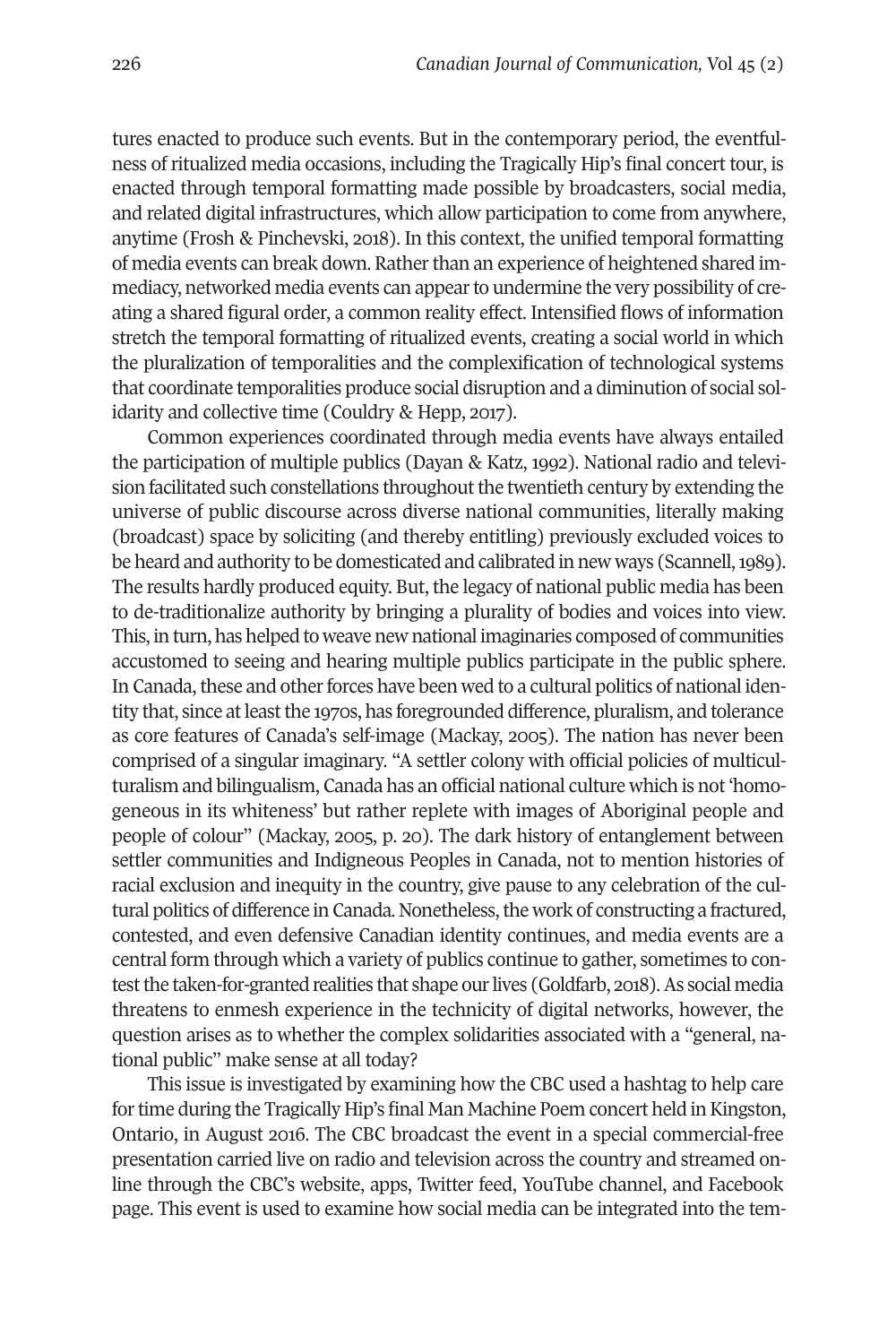poral formatting of networked media events using key affordances, including shareabililty through a Twitter hashtag, to stitch audiences to key moments that configure the horizon of expectations of the event. This work is engaged through a hermeneutics of care that examines how broadcast and social media are combined to secure relations between the local and the national to configure the shared time of the nation.

## **Broadcasting, networked media events, and temporality in a hybrid media system**

This section identifies and develops the analytical tools required for the investigation ofthe temporal dimension of live media events by focusing on the difference between *happenings* and *occasions*, as well as how broadcasters create proxemics of moments that pattern and produce the integrated infrastructures that become the media event.

A happening is a media event that cannot be predicted, while an occasion is an event that is intentionally constructed by humans. An example that illustrates the difference between the two is Princess Diana's untimely death on August 31, 1997, and her subsequent funeral on September 6 of that year (Moores, 2012; Silverstone, 1999; Turnock, 2000). The distinction between both types of media events can be used to describe a transition that took place from broadcasts about Diana's death as a news happening to broadcasts of her funeral as a more formal, traditional occasion. But this typology of media events only goes so far toward providing the conceptual tools to capture how we experience the temporality of networked media events as a form of liveness in the present moment.

In addition, it is helpful to draw on Scannell (2014) (drawing on Heidegger) who defines the temporality of the live broadcast as moments. By this he points to:

the situational now I am in …, time in motion, time in passing. …In ordinary time, we are absorbed in the moment without noticing it, without experiencing it.  $(p. 41)$ 

Using this notion, Scannell (2014) observes that audiences feel that they are in events by being drawn into the moments created by media care structures. Broadcasters draw audiences in by stitching moments together to form a narrative through what Scannell (2010) calls "proxemics." Proxemics are the resources used in the management of live events. Proxemics are "communicative and experiential effects produced by microphones and cameras" (p. 101) for radio and television. They are constituted through the interdependent dimensions of space and time. As such, media as care structures not only double the spatial dimension of an event (Moores, 2004) but also its temporality by generating a narrative of events as they happen.

Broadcasters care for a moment's significance through proxemics that manage time. While the significance of individual moments in different events varies greatly, how broadcasters manage time through techniques such as formatted narrative routines shapes the texture of an experience, affording it significance and meaning. This is especially relevant in the case of media occasions since they must be, by their very nature, affectively managed in time by investing them "with an ontology of expectations which are both prospective and retrospective, part of the historicality of any situation; its before-and-after" (Scannell, 2014, p. 155).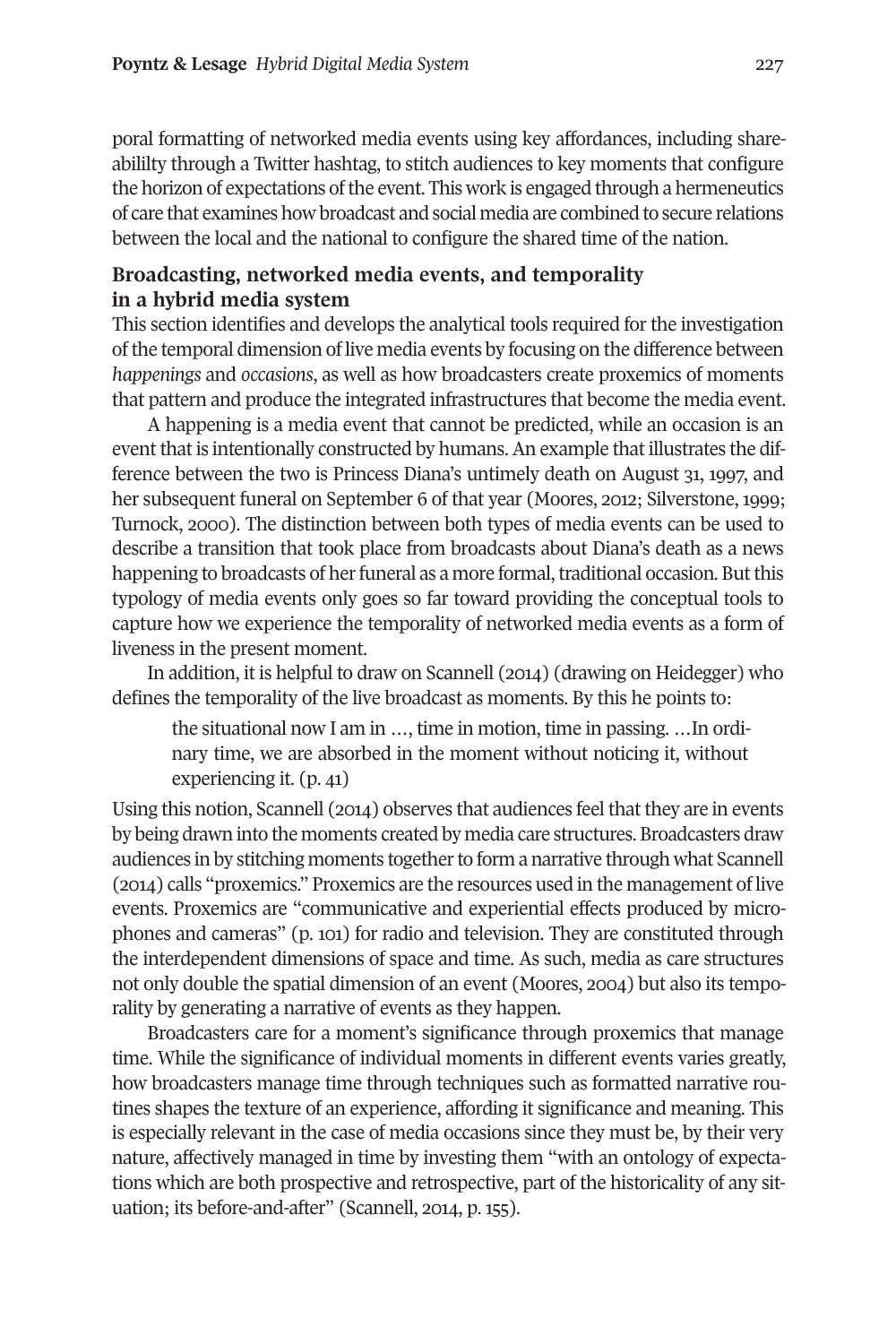Broadcasters use techniques such as instant replay to craft a media event's narrative parameters, including its pacing and intensity. Think, for instance, of a goal in soccer. Instant replay is used to recast a live goal from a happening to an occasion by fashioning an extended narrative about the power and greatness of the goal. In this way, Scannell's (2014) conception of the temporality of media events entails a kind of Ricoeurian foundation in which experiences of time are inextricably tied to narrative  $(Ricoeur, 1984)$ .

A hybrid participatory media system represents a challenge to the above description of proxemics because it can no longer be assumed that a broadcast constitutes a complete narration of the live moment. The multiplicity of media platforms surrounding the live coverage of an event means that the care structures that draw an audience in are no longer constituted by a single broadcaster or media narrative.Kjeldsen (2016) has already tackled some of the implications of this situation through her notion of event-as-participation, which is intended to designate the vertical and horizontal spatial conditions that shape media liveness. The following case study extends this idea by investigating how the CBC used digital media to produce temporal proxemics for a live event. This analysis aims to suggest something about the character of liveness within the reality complex we face today, including how media events orient the patterning of digital media affordances in a process of networked convergence.

### **Man Machine Poem as media event**

The examination of the broadcast of the Tragically Hip's final Man Machine Poem concert begins with an overview of the timeline and development of this event into an occasion. On May 24, 2016, a message appeared on the Tragically Hip's website publicly revealing that Gord Downie, the band's lead singer, had been diagnosed with a terminal illness. This same Web post announced a plan to organize one last concert tour across Canada. The concert dates were announced the following day. The tourincluded ten of the largest English-speaking cities in the country with the final concert scheduled to take place on August 20, 2016, in the band's hometown of Kingston, Ontario (Langlois, Downie, Fay & Barker, 2016). The announcement garnered a great deal of national attention from Canadian media and from fans on social media, and would lead to a documentary film called *Long Time Running* (Baichwal & de Pencier, 2017), which offers a behind-the-scenes look at the band's experience over the summer of 2016.

It is through the Man Machine Poem tour's extended transition from happening to occasion that an opening was created forthe CBC as Canada's public broadcasterto play a pivotal role in the unfolding of the event, beyond simply covering it as news. On June 17, 2016, Jennifer Dettman (quoted in La Rose, 2016), CBC's executive director of unscripted content, publicly announced that the CBC would broadcast the final Kingston concert live to the entire nation:

We want to make sure that all Canadians had access to this concert on whatever platform they should desire. We're really putting on what we call a national celebration for this band. (para. 5)

Similar to other large-scale contemporary media events, it is difficult if not impossible to separate the significance of the events from the significance of the broadcaster's in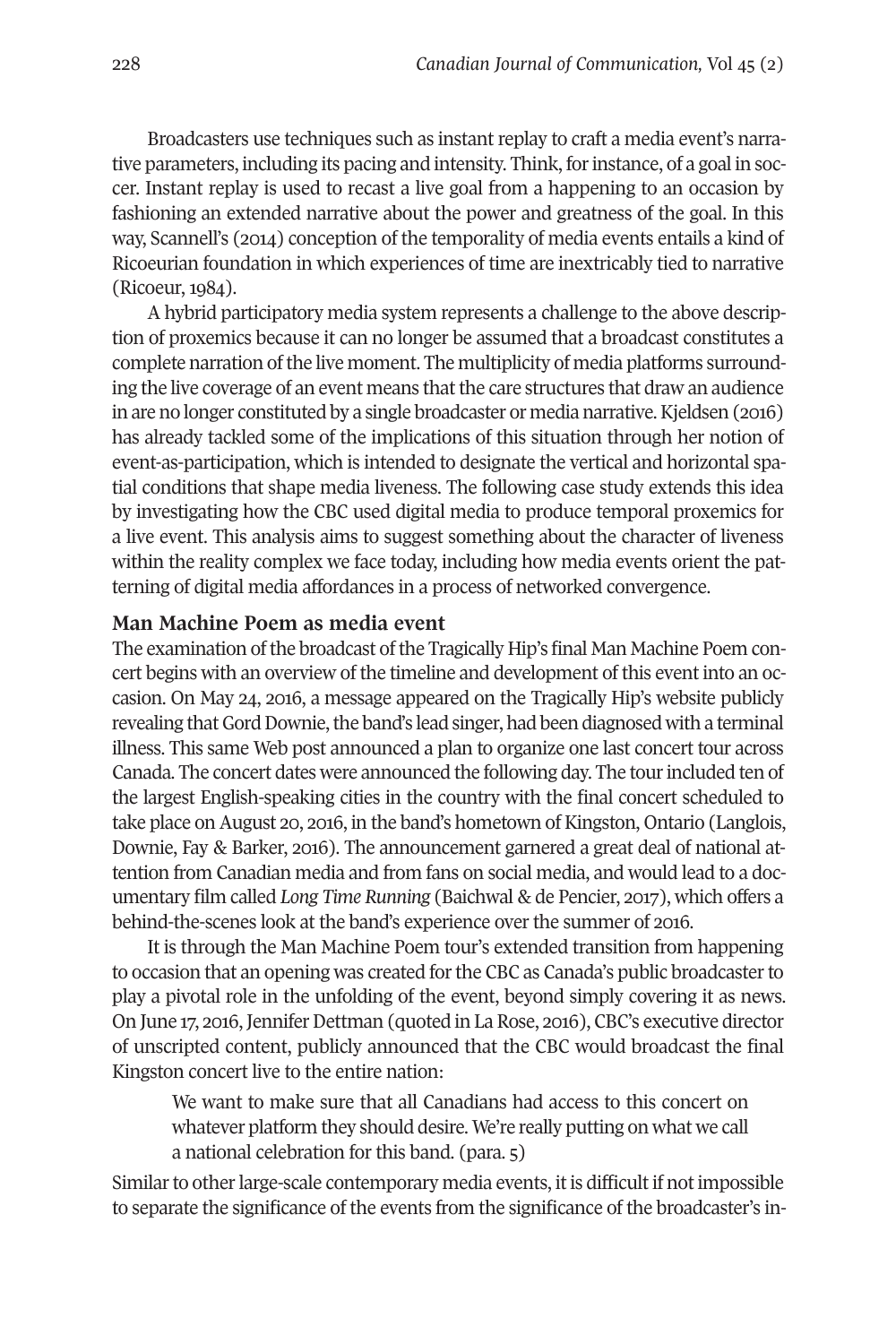volvement in these events. There is little doubt, for instance, that the CBC's decision to broadcast the final concert live in so many formats gave even more symbolic weight to the occasion. As Canada's public broadcaster, the CBC staked a claim to the concert's significance as a national media event—but how the CBC cared for the event was not limited to its traditional role as a broadcaster. The mandate of providing "access to this concert on whatever platform they [the audience] should desire" explicitly framed the event as inherently part of a hybrid media system. In setting itself this objective, the CBC engaged with a complex entanglement of temporal structures that included those of traditional media such as radio and television as well as of newer social media. Properly caring for the occasion, therefore, did not only entail providing access to the live broadcast of the concert through multiple platforms but also involved generating social media participation. Generating social media participation over the course of the nearly three-month period spanning from the CBC's announcement that it would broadcast the live event all the way to the live broadcast itself was inherently part of the prospective and retrospective elements of the occasion's horizon of expectation. As the following sections will demonstrate, the CBC enacted a different kind of temporal proxemics to generate such participation. Using a social media hashtag, a proxemics of sharibility linked to three different moments produced a specific form of liveness associated with the event. As evidenced below, rather than fragmenting the event, such proxemics enabled a temporality of collective experience to unfold around the event via networked convergence.

#### **Digital proxemics and the shareability of liveness**

The following analysis focuses on how the CBC and its audience used a hashtag to manage moments leading up to, during, and following the live concert in Kingston. In today's hybrid media system, social media platforms such as Twitter are a crucial component of how broadcasters build narratives for media events. Twitter's history as a commercial digital platform suggests that part of its success is due to its "potential for interoperability and frictionless sharing across platforms" (Van Dijck, 2013, p. 72). JoséVanDijck (2013) argues that Twitter has been effective in weaving "its idiosyncratic microsyntax into the fabric of sociality: hashtags, RTs, and @replies" (p. 72) are now a central part of online experiences everywhere. By successfully embedding itself into the fabric of digital mediation on the Web and elsewhere, Twitter has taken-on an "image as a common utensil for ordinary users" (pp. 72–73). This utility status was integral to the role Twitter played in the context of CBC's Tragically Hip broadcast.

It is of note that some broadcasting research examines Twitter's role as a "second screen" forlive tweeting as a way for audiences to supplement ongoing broadcasts (see Elmer, 2013; Graves, McDonald, & Goggins, 2016; Kjeldsen, 2016). This practice, however, is only one of the many ways in which Twitter is now used as an integral part of caring for media events. As the analysis below shows, there were certainly differences in how social media, television, and radio were combined as care structures of liveness for the Tragically Hip tour. But, the problem with relegating social media to a secondscreen status is that it suggests a hierarchical order that subsumes social media's role to a mediatization ofthe media. Only considering the "live tweeting" element of Twitter limits our understanding of mediated time to synchronic communication, rather than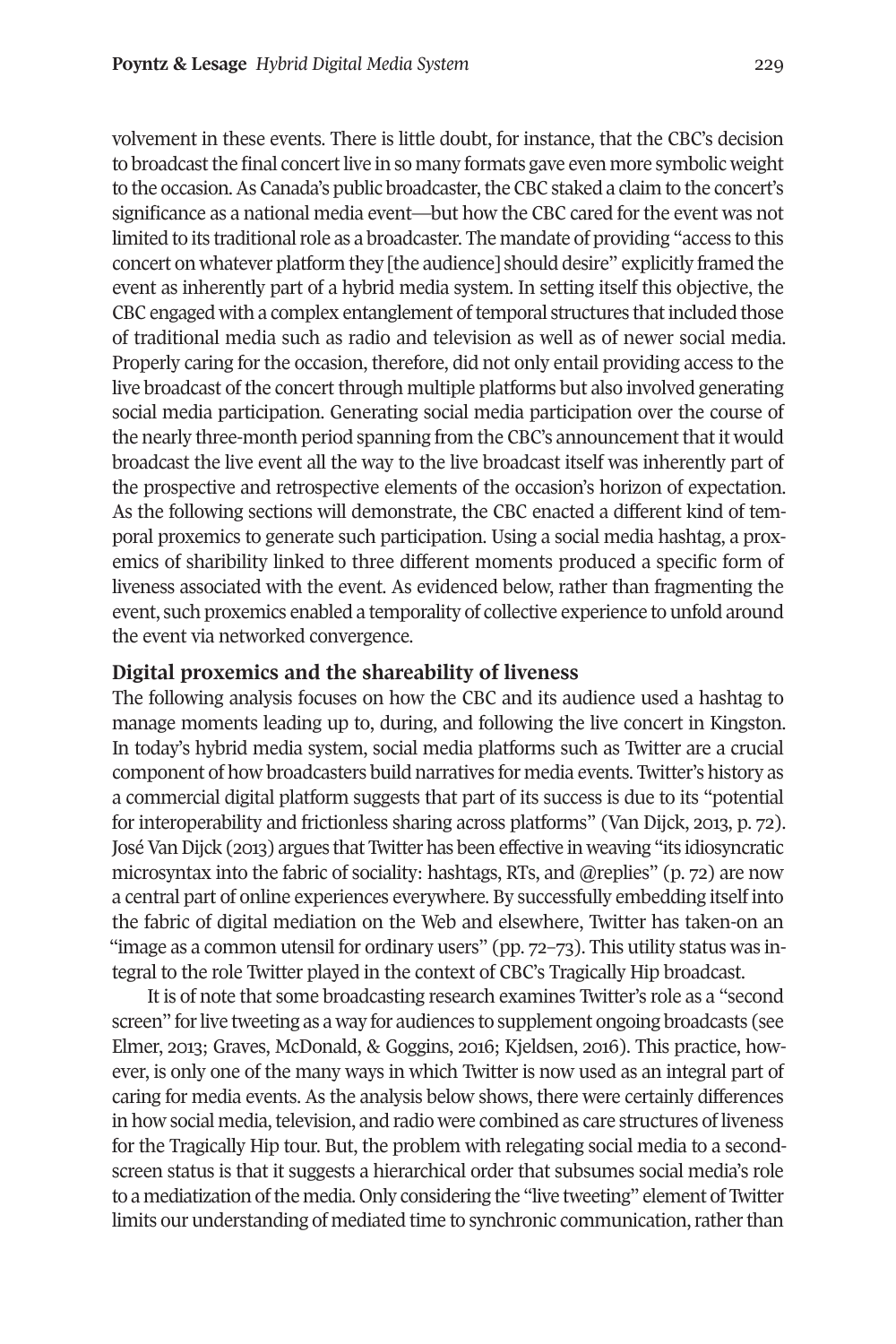allowing forthe more complex temporality that proxemics make apparent. This more complex constellation was integral to the experience of the Tragically Hip event.

Having noted such, this study treats the number of tweets related to the event differently as compared to previous research. Works by, among others, Axel Bruns, Brenda Moon,Avjit Paul, and Felix Münch (2016) and Zizi Papacharissi (2012) draw attention to how Twitter is used in everyday cultural contexts. But the manner in which they approach the selection oftweets and proceed to their analyses emphasizes a quantitative approach over the more phenomenological approach advanced here. The analysis that follows is not premised on tracking the lifespan of a hashtag based on whether it trended at the time of the events; nor does the analysis set out to determine the number of URLs embedded in tweets or to compare the number of original tweets to retweets; nor is it premised on the attribution of the importance of tweets given the number of times they were shared.

Instead, this research focuses on one Twitter hashtag—#CBCTheHip—which was followed to investigate how it patterned the liveness of the Man Machine Poem event in the midst of the continual contextual that renders time in motion, time in passing. Two samples of tweets were collected and analyzed for this research using Twitter's search feature. The first sample consisted of 253 tweets posted with the hashtag between July 23 and August 10, 2016. These tweets were posted by 118 unique accounts; 86 were posted by official CBC accounts (e.g., @CBC, @CBCMusic, or @CBCRadio2). The second sample consisted of 5,217 tweets collected between August 20 and August 22, 2016;130 were posted by official CBC accounts. In the second sample, 3,318 unique accounts were identified. Each sample was printed and analyzed.Afirst analytical pass consisted of identifying moments related to the event (momentsA, B, and C, discussed below) and temporal proxemic themes such as "reminding" and "retrospective gratitude for the CBC" (see below for further discussion). A second pass involved hand coding the tweets using the themes developed in the first pass. Each tweet was coded for any of the relevant themes. Any tweets that did not fall into any of the thematic categories were left blank. It is important to specify that the three moments identified in the analysis overlapped in the samples and did not correspond to specific timestamps or to a chronological order. This is part of the flux and pulse that can be interpreted as symptomatic of the lived experience of the event. For example, there was considerable overlap between late moment B tweets and early moment C tweets. It is also important to stress that the three moments that emerged from the analysis and their related themes do not exhaust the possible care structures in place. For example, a spatial proxemic theme around where people were watching the concert emerged in the second sample (552 tweets fell in this thematic category). The focus of this article, however, is the main moments and temporal proxemic themes that emerged from the data.

The scope of the investigation encompassed the introduction and use of the #CBCTheHip hashtag, spanning the period from the end of July 2016 until the days following the Kingston concert on August 20, 2016. This timeframe made it possible to examine how meanings emerged through the use of the hashtag. The focus on one hashtag may have impaired the study's ability to conduct an exhaustive examination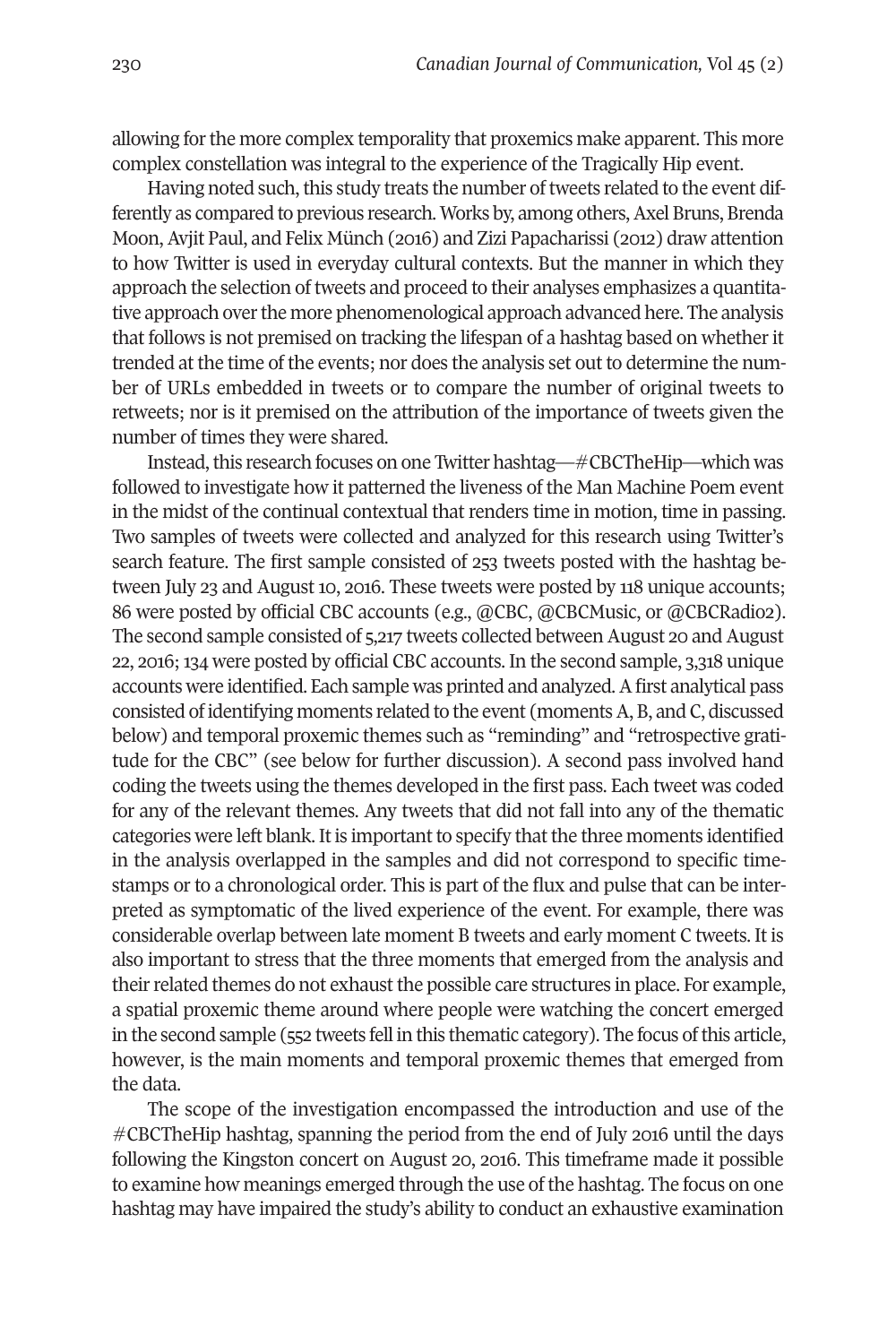of the moments related to the event, since its coverage extended to multiple media, including radio, television, and social media. This complex entanglement meant that  $\#$ CBCTheHip on Twitter afforded a partial view of the occasion. It was nonetheless essential because it marked the event as a media occasion; it was part of the CBC's production of the event, which included the free live broadcast of the final concert. Moreover, while any phenomenological approach is necessarily partial, this particular hashtag afforded a unique opportunity to examine how elements of the Man Machine Poem event were located in place and time. In a similar way to Robert Turnock's (2000) analysis of media diaries for his investigation into the mediatization of the death of Princess Diana, this study did not set out to determine the extent to which the sample of analyzed tweets represented the larger population of tweets forthe event. The goal was rather to conduct a phenomenological investigation to understand how the hashtag was used to produce temporal formatting, much as Scannell (2014) uses instant replays to look at the temporal formatting of televised sporting events. In this way, the interest is in hashtags as technological parataxis. By composing tweets with hashtags, tweeters inserted themselves into the performance oftalk and affective relations linked to the event. In the specific case of  $\#CBCThe Hip$ , tweeters became part of a care structure for an occasion, sharing their thoughts, feelings, and impressions before, during, and after the concert.

Having noted this, the key difference between Twitter hashtags and instant replays in live broadcasts is how they weave composition and performance together. Twitter is essentially designed to enable and constrain how text and multimedia content are made "shareable." Similar to other social media platforms, Twitter is designed with "an architectural feature of networked structures [that encourage] sharing ratherthan withholding information" (Papacharissi, 2012, p.1992). These sharing affordances can therefore be understood as structures of care for liveness. By tweeting #CBCTheHip, the CBC and its audience performed the prospective and retrospective moments that configured the horizons of expectations of the event. This complicated how time was formatted for the event but, importantly, not in a manner that compromised the experience of togetherness associated with the occasion.

The following sections examine this process more closely, to unpack how #CBCTheHip worked as a formatted narrative routine—a digitally designed parataxis—that rendered shareability into a condition of liveness integral to, but not disruptive of, the event. It is clear the public broadcaster prioritized shareability as an affordance of the event. This is illustrated by how the hashtag's temporal trajectory unfolded in relation to the event as three key moments: Moment A, which describes how the hashtag was introduced to the public and how the CBC used it to build shared anticipation for the occasion; Moment B, which relates to how the hashtag was used during the live broadcast as a means forthe broadcaster, the artists, and the audience to share talk during the occasion; and, in Moment C, wherein the hashtag enabled the sharing ofretrospective talk that produced a pattern of interdependencies that would be decisive in shaping the occasion's significance.

#### **Moment A—Anticipating the event: Sharing talk about the concert**

Part of Scannell's (2014) work on proxemics as the modulation of distances in social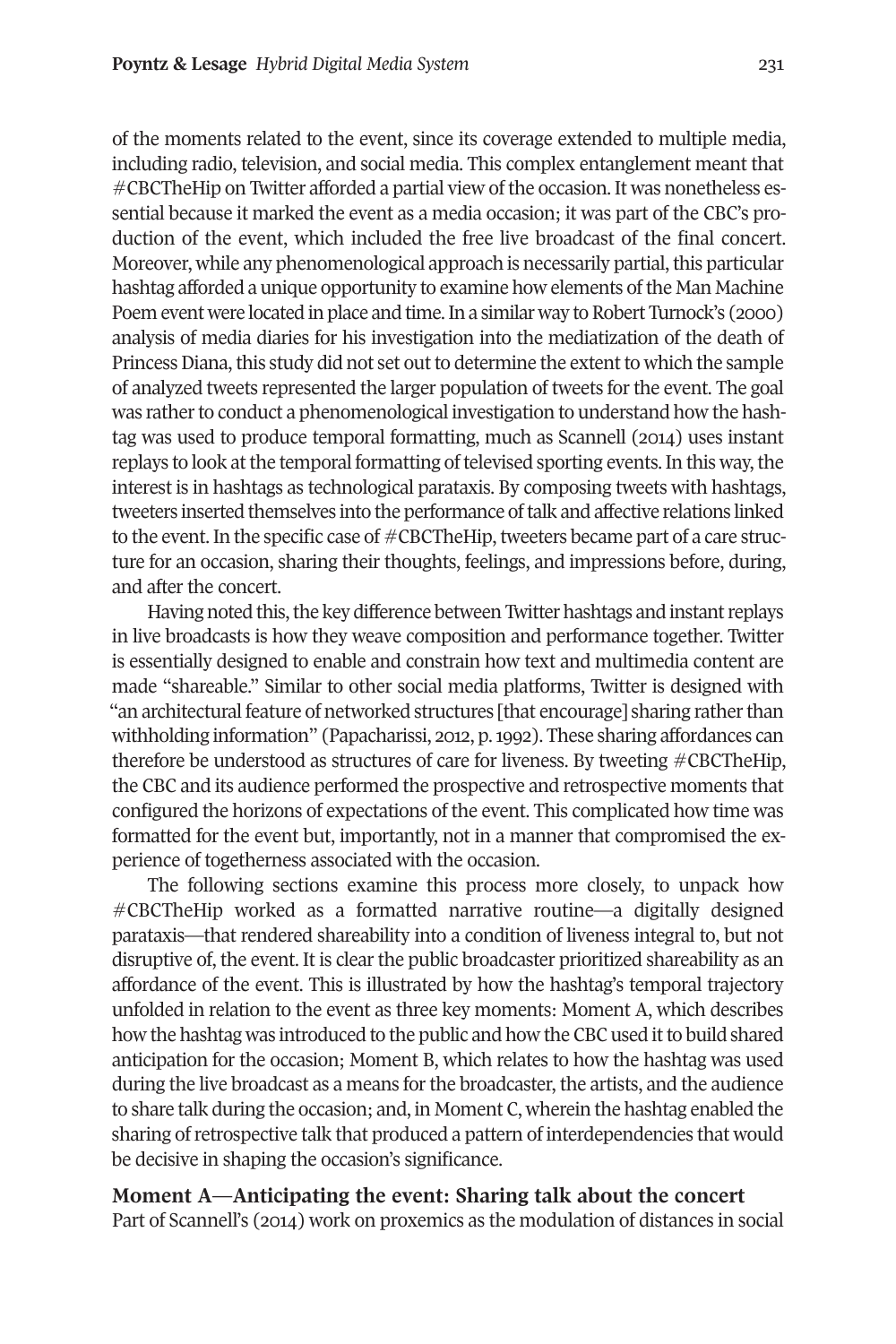interaction entails an analysis of "how to talk" on television and radio. Television and radio broadcasters, he argues, produce effects of spatial and temporal proximity between the speaker and the viewer for live events by creating the conditions of everyday talk. While Twitter hashtags mediated talk, they did not format liveness as informal conversation in the Anglo-Saxon tradition Scannell (2014) describes in *Television and the Meaning of "Live."* Rather, the hashtags served as a space of convergence:

Although lacking a physical space, hashtags become highly accessible sites of culture and meaning as threaded, open streams of findable discourse. Hashtags can be seen as the textual equivalent of a casual hangout where people converge on the same topic to share and advertise their interest. (Graves et al., 2016, p. 298)

Missing in an analogy such as "casual hangout," however, is the temporal dimension of hashtags. An essential dimension of how #CBCTheHip served as a hangout for talk was to anticipate the event—using it to prime oneself and others for the occasion. Of the tweets analyzed in this study, for instance, people consistently shared excitement forthe concert. Two significant ways were identified in which the hashtag served more specific anticipatory purposes: reminding and planning.

On July 23, 2016, the CBC used its @CBC Twitter account to announce it had created a website that provided "a tour across Canada through the lyrics of the #TragicallyHip." The website interactively displayed the deep links between the band's lyrics and the geography and history of Canada. Included in the announcement was the first use of the hashtag #CBCTheHip.

The hashtag served obvious cross-promotional purposes, but by using it to drive traffic between websites, radio, television, and elsewhere, the CBC engaged in a kind of educational campaign, reminding people of who the Tragically Hip were and why they were such a significant part of Canadian culture. But this use also marshalled audiences to the horizon of expectations gathering around the event. An early example of how the hashtag served this role was evident in the way CBC radio announcer Rich Terfry actively used #CBCTheHip early on in his CBC Radio 2 Drive program.

On August 9, 2016, @CBCR2Drive (the program's official Twitter account; 31 of the 253 tweets collected were from this account) began using  $\#$ CBCTheHip as part of its "#hipcheck" musical review of the band's past albums. Over the course of the weeks leading up to the final concert, the program worked in chronological order through the band's catalogue of songs. This "daily listening party" built expectation for the concert and reminded people of what they loved about the band, while also providing an introduction to the band for those who were unfamiliar with it. Radio talk of this sort contoured the eventfulness of the tour and is part of a more traditional role played by national broadcasters in constructing media events. Similar to Terfry, various CBC radio and television hosts created live events that anticipated the arrival of the concert, including celebrity interviews about the band and related anecdotes. This talk afforded the audience the opportunity to develop a closer rapport with the band—getting to know the "behind the scenes" aspects of the songs, the musicians, and some of the celebrities who also happened to be fans.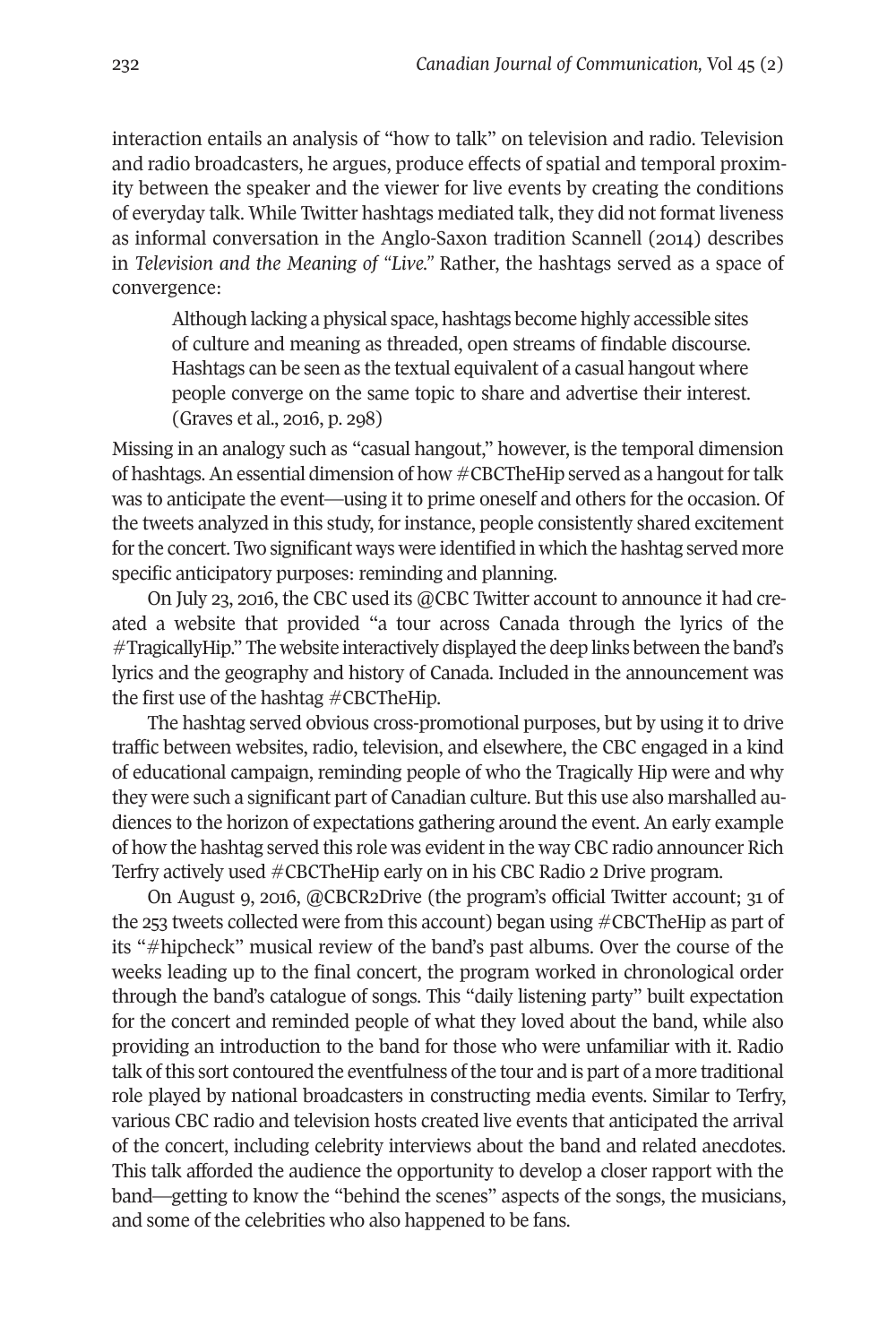The tweets themselves were no substitute for the radio broadcasts; however, in the lived conditions of a hybrid media environment, they worked to punctuate each moment into a prospective performance of the occasion—binding moments taking place on different media platforms by sharing them through the hashtag. In this way, #CBCTheHip wove together an everyday circulation of nostalgic information and emotional resonance. Ninety-four of the tweets collected in this sample fell into this thematic category, including, for instance:

What's your FAV song off @thehipdotcom's album, Road Apples? Use the hashtag #CBCTheHip and let us know![musical notes emoji]. (@CBCMusic, 2016a)

Asecond way in which the hashtag was used prospectively was to plan forthe occasion—to compose and perform information about how and where people would participate in the concert. Across a vast geography in Canada and abroad, the question of where to take in the final concert was not self-evident. Twitter, in combination with mobile phones, was thus deployed to provide the "microcoordination" (Ling, 2004, p. 70) of everyday life. This coordination entailed multiplying the personal places that doubled as spaces for viewing the event in a way that also speculated on the significance and meaning of the event itself. The hashtag formatted time in preparation for the spaces of the occasion. A total of 184 of the tweets collected in this sample were coded for this theme. Further, the hashtag's potential as, "findable discourse," became a useful resource for people to anticipate where they planned to be. A public conversation unfolded about where things would take place prior to and during the event. On a very basic level, the CBC solicited information sharing in the anticipation of the concert through the hashtag—a kind of digital "mark your calendar."

Just a few days left to plan! You'll need this, too: bit.ly/2b9zFvX #loveCBC #cbcthehip. (CBC, 2016b)

### **Moment B—Sharing "being in the moment"**

Having established how #CBCTheHip was part of CBC's effort to gather and manage anticipation of the live broadcast in Moment A, the analysis now turns to the concert itself. While it is important to recognize live tweeting as a significant practice for being in the moment of an event, it is also important to avoid characterizing Twitter as playing a purely secondary role to live radio and television broadcasts. This section shows how live tweeting the event was not only an addition to "being in the moment" of the concert but was in fact essential to generating the occasion's constituent narratives by formatting composition and performance.

Composition plays a more prominent role in a concert than in other sorts of live events. In the case of the final Man Machine Poem concert, the songs had all been written and played beforehand. The concert itself had in fact been staged nine times prior to the final show. The weight of the occasion—the significance of this performance and live broadcast—was that it was the band's final concert. Properly caring for the occasion thus meant treating it with a certain kind of solemnity without dampening the concert atmosphere. One of the ways the CBC achieved this significance was to leave out any narration overthe live broadcast. CBC presenters were involved in a care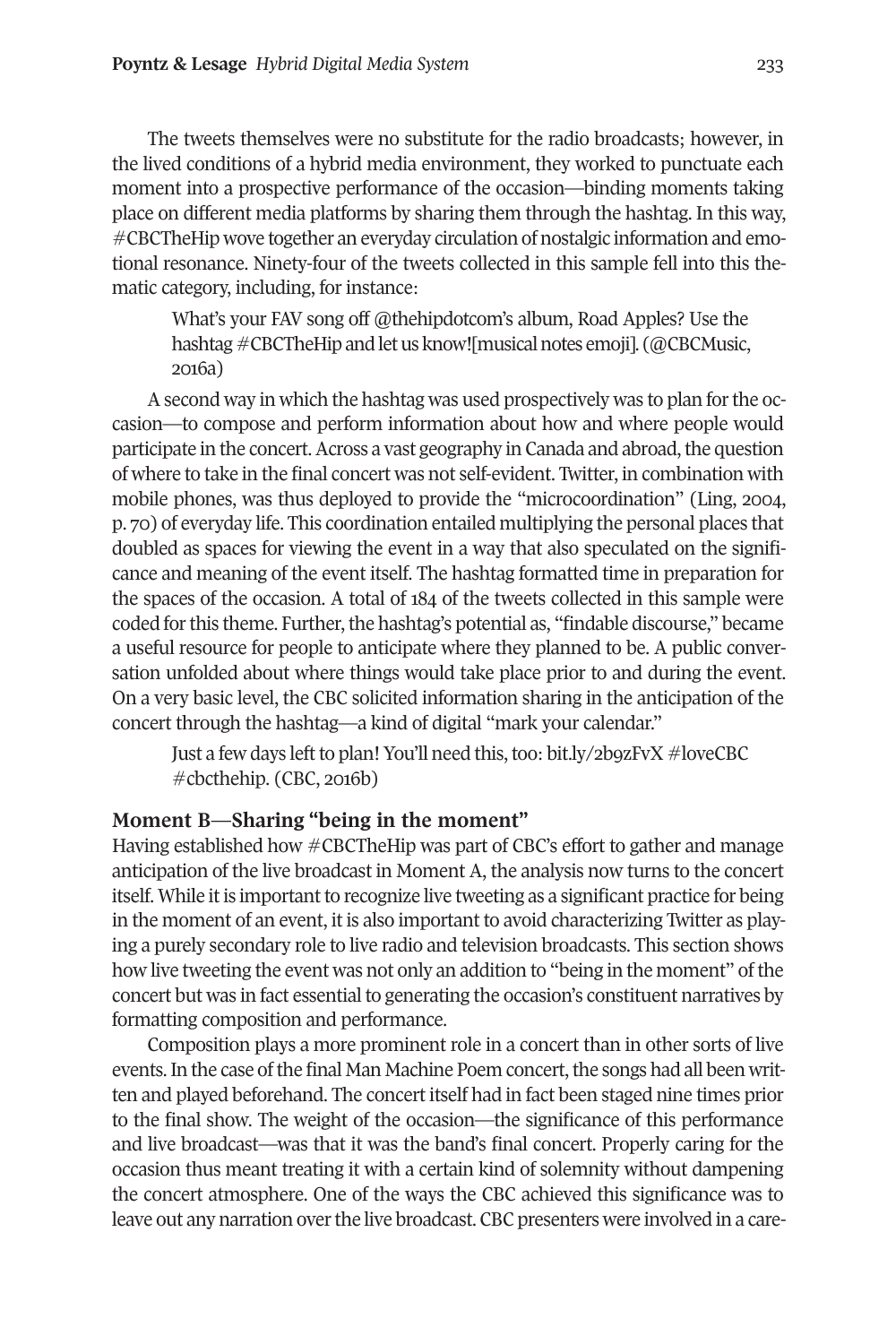fully orchestrated live introduction and follow-up to the concert, but the live broadcast of the concert itself did not include any commentary. The CBC's decision allowed the band's performance to take centre stage in the broadcast, both literally and figuratively.

One CBC voice that persisted throughout the concert, however, was the official CBC Twitter account (95 tweets in the second sample came from  $@CBC$ , 17 from @CBCMusic, and 19 from other official CBC accounts). It did not provide direct commentary but continued to tweet responses to and from fans. As perceived through Twitter, the CBC account represented only one of the many accounts tweeting during the concert. Through this move, the CBC ceded the conversation to fans who shared their reactions of being in the moment of the concert on social media platforms such as Twitter. In this way a broadcast event ceded ground to an event-as-participation, one where the horizontal exchange among users of  $\#$ CBCTheHip was as consequential to the event as any vertical communication from the broadcaster (120 tweets in the sample explicitly pointed out this choice).

High five to @CBC for no commentating or commercials during the @thehipdotcom concert. (Finley, 2016)

Twitter user @CBC (2016c) replied, "The Hip kind of speak for themselves! #cbcthehip."

Audience commentary principally consisted of emotional responses to specific moments when the band started to play a certain song or when the band returned for one of their many encores. A popular technique involved quoting certain lyrics from the songs. The meanings of these reactions were heavily invested with the awareness that this would be the last time these songs would be performed live. While tweets did not necessarily appear in real time, they nevertheless performed the liveness of the event. A total of 1,216 of the tweets in the second sample referenced an emotional response to the concert, and 1,055 tweets quoted a song title, lyric, or statement by the band. Below is an example that combined both themes:

I held it in all night, but then they played Sacred, my fave. [heart emoji, crying emoji, heart emoji] "It's been a pleasure doing business with you." #CBCTheHip. (Driscoll, 2016)

A second example was the general reaction to Gord Downie's brief speech between songs in which he praised Justin Trudeau, at the time the recently elected Canadian prime minister who attended the concert, for his position on First Nations issues (179 of the tweets in the sample referenced this theme).

"He cares about the people up north, who we were trained our entire lives to ignore." Gord praises Trudeau, gives him a mandate. #CBCTheHip. (Sklar, 2016)

These two examples of being in the moment of the concert show how the hashtag afforded audience members the temporary opportunity to weave composition and performance together in the moment of the concert in a way that oriented attention and cared for the event's horizon of expectations. In his phenomenological account of being in London on the day of Princess Diana's funeral, Roger Silverstone (1999) high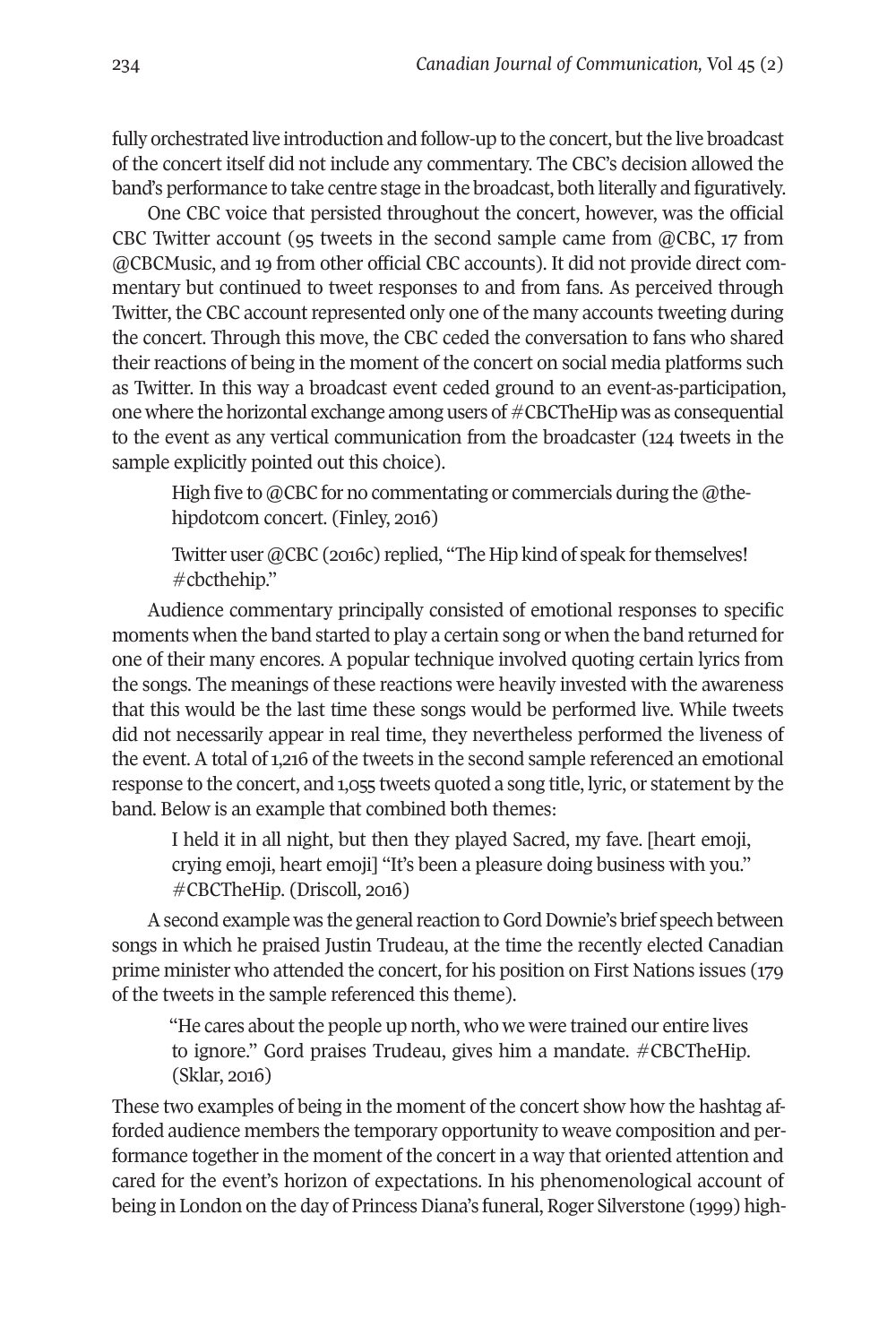lighted the degree to which millions of people, even those who were not viewing the broadcast of the event but were simply walking down the streets of the city, were part of performing the occasion. For Silverstone, participating in this mediated event produced a heterogeneous mix that blurred the distinction between the audience and the performer, between the personal and the public. But the texture of this mediated event lacked an important component:

We might want … to think of our participation in the funeral not as a shared and committing moment, but as a performance without responsibility; a sharing of private grief without public mourning. A ritual that is out of time: the last gasp of a communion without a god or indeed, pace Durkheim, without society. (Silverstone 1999, p. 75)

In contrast to Silverstone's lament, the two examples of being in the moment of the concert with #CBCTheHip show how the hashtag in fact afforded audience members the temporary opportunity to interweave composition and performance in the moment of the concert and to share with others the social experience of mourning together. Of course, performing the occasion extended beyond the band to include others, but what was markedly differentin this occasion compared to PrincessDiana's funeral was how performativity—by the artists, the audience in the concert arena, the broadcaster, and the audiences listening and viewing through various platforms—was enabled by proxemics that put the event in its place and time in ways that oriented collective sharing and a common reality effect.

## **Moment C—Retrospective sharing and the coordination of publicness**

A question arising in this process is what kind of order—or common reality effect an event such as the Man Machine Poem concert creates? What kind of "stable pattern of interdependencies" (Couldry & Hepp, 2017, p. 190) between individuals, groups, and institutions was enabled through an event such as this? As noted at the outset of this article, there is concern that social media produces multiple temporalities and forms of media witnessing from below that disrupt the coordinating function of media events and thus a semblance of order and figuration that extends beyond the local. Yet, in this instance, this kind of disruption did not appear to materialize. A limitation of this study is that it does not trace the trajectories of the legion of Twitter feeds and other modes of digital participation enabled by and responsive to the event. Nonetheless, in tracing the use of #CBCTheHip over time, this article shows how it helped to care for social solidarities by weaving together a proxemics of common time vital for forming a complex national public around the tour event.

To realize these ends, the CBC took care to broadcast the Man Machine Poem event without commercials. As a publicly funded broadcaster, the CBC depends on commercial revenue to fulfil its budget and programming. In this context, media events such as the Summer Olympics—which took place in August 2016 and for which the CBC was the official Canadian broadcaster—are important sources of commercial revenue. Yet, while hosting the Olympics, the CBC announced that it would break its coverage in order to facilitate the live broadcast of the Man Machine Poem concert on any platform, commercial free. This act was in some senses exceptional.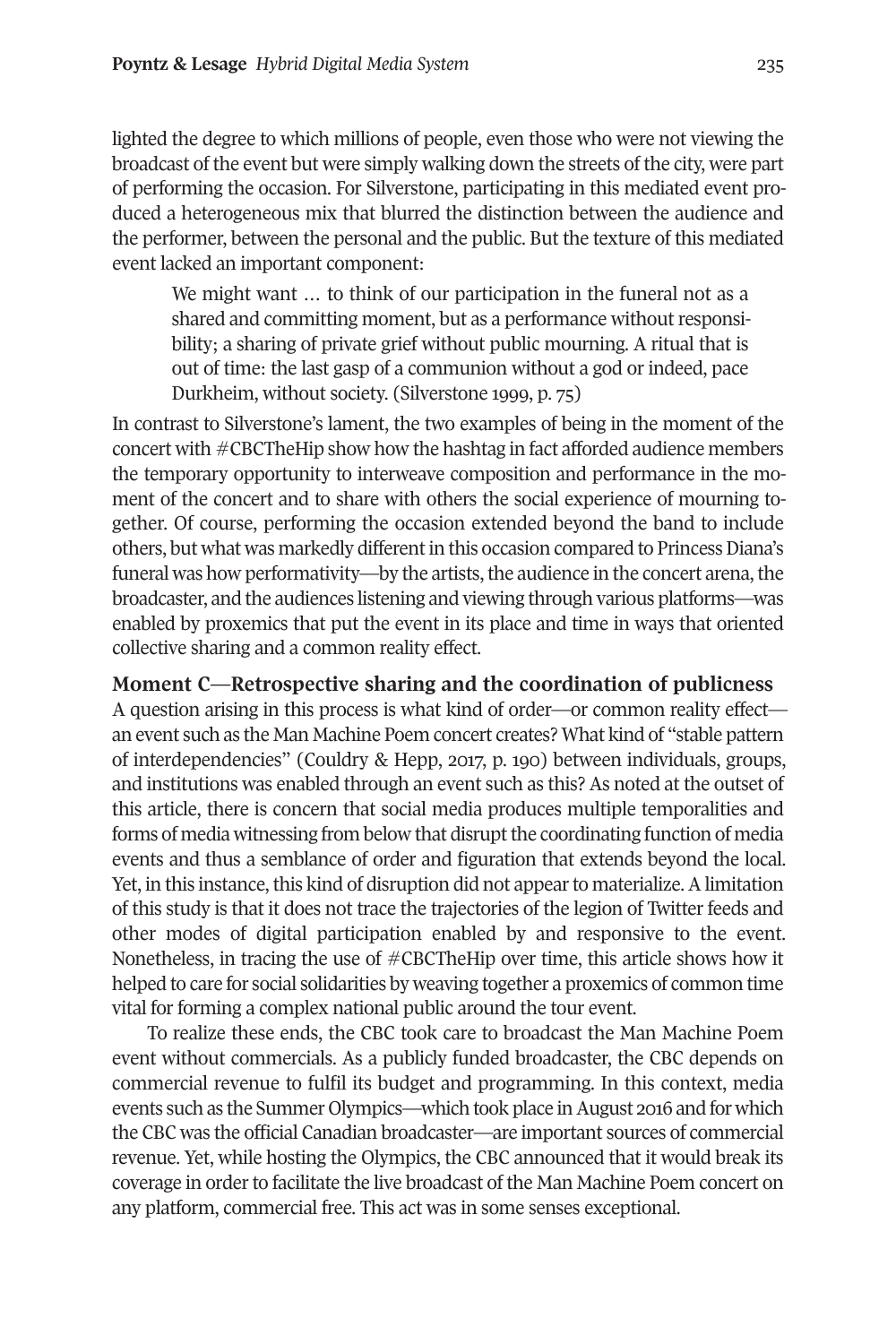The CBC's reach and role are currently challenged by shifting markets, technology change, and funding uncertainty. What is more, the CBC's role in caring forthis event was complicated by the fact that the concert was embedded in a complex network of legal and commercial interests, including the ticketing agency, the concert venue, the band, not-for-profit organizations such as cancerresearch foundations that promoted the event, and, of course, the broadcasting rights on every other platform. Nonetheless, within this intricate system of care structures, the CBC located the publicness of the event in the way it took on the mantle of caretaker for the occasion.

By making the occasion of the final concert available without commercials, the CBC invited a form of participation that aimed to configure inter-relatedness through a networked ceremonial act "beyond the algorithms of marketing" (Goldfarb, 2018, p. 121). It could be argued that in presenting the event in this manner, the CBC secured brand value—if limited immediate financial gain—simply by acting as the caretaker of a ceremony that was clearly popular and of significance to throngs of Tragically Hip fans. In situating the event as a non-commercial spectacle, however, the CBC took on the responsibility of caring for how it would be shared, as a gathering of togetherness linked to a national moment in time. To carry this out, here again  $\#\mathrm{CBCTheHip}$  served a key role.

The hashtag was used to disseminate information about what was and was not allowed for screening the concertin public (thatis, no commercial extensions or profit was to be made from such gatherings) and where to find free public screenings throughout Canada. Further, #CBCTheHip also became the site for retrospective talk on Twitter about how the lack of advertisements shaped the occasion's significance.A theme that emerged in the tweets during the latter portion of the concert, and once it was over, were expressions of gratitude toward the CBC for the way the concert was broadcast. Ofthe tweets analyzed in the second sample, 958 thanked the CBC for broadcasting the concert.

Commercial free rock concert. Only in Canada. What a way to unite the entire nation. #TragicallyHip #CBCTheHip Thanks @CBC. (Dhaliwal, 2016)

thank you for giving us this. #lovecanada #thehip #cbcthehip. (Costello, 2016)

Without overstating the significance of such expressions, they point to the sense of order and interconnection, the affective entanglement enabled by this event. Part of the "situational now" of the event was the fact that people took in the concert everywhere. The family of one of the authors, for instance, listened to the concert through a carradio on a highway in rural British Columbia during a break from a camping trip in the mountains. Nonetheless, by offering up and caring for the broadcast in a noncommercial form, the significance of the occasion was facilitated without familiar commercial trappings—brand tie-ins, celebrity appearances, and so on—that accompany most contemporary media events. By leaving commercials and commentary out and taking pains to ensure that concert screenings would be free, the CBC helped imbue the occasion with significance as a networked ceremonial act configured around national publicness and acts of being together. This was not without import. In a hybrid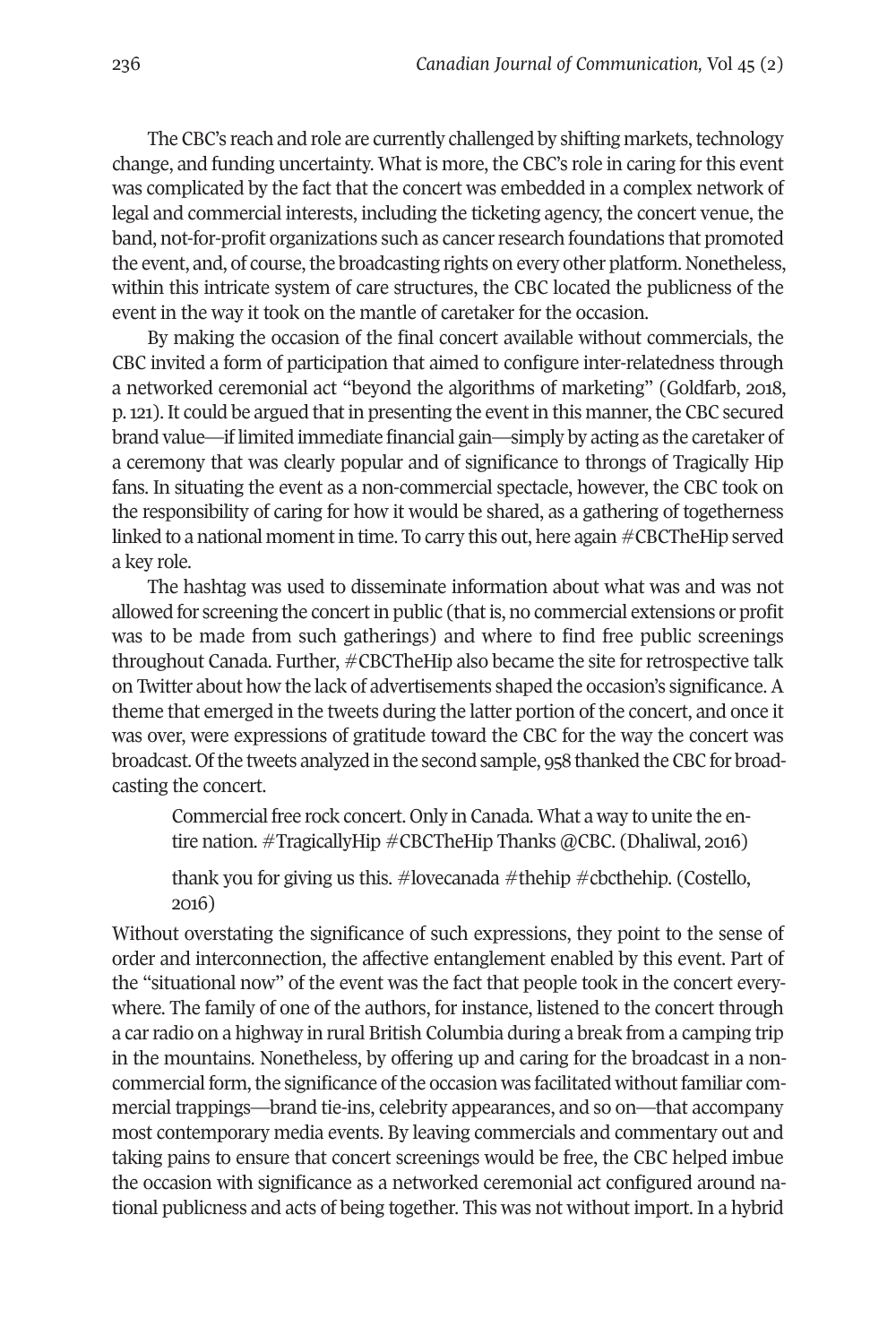media system the balance between private life and the public sphere and between traditional and digital media is unstable and shifting. Political, economic, and technological changes have recalibrated the power and influence of national public broadcasters, casting doubt on their ability to contour key symbolic assemblages that make an experience of general, shared publicness possible. In the face of these tendencies, the CBC used a temporal proxemics of the hashtag, in conjunction with radio, television, and other digital media platforms, to format and care for the Man Machine Poem event. The result was an affective weaving together of the roundabout-me world, the making of a shared occasion and a collective experience of togetherness that feels increasingly uncommon today.

#### **Conclusion**

The Tragically Hip has often been described as the pre-eminent band of English Canadian nationalism (Simons, 2017). For more than twenty years it has produced the kind of texts Stuart Hall (1996) might have called a "discursive device" (p. 45) of unity. But as Christopher Simons (2017) argues, the band's lyrics are hardly the work ofthe *parvenu*, one who identifies with the masters orrulers of a given society. Rather, the Hip's lyrics have long generated a particular "sense of identity and allegiance" (Simons, 2017, p. 190), one that simultaneously settles and unsettles the nation. The band's songs have participated in the "invention of tradition" (Hobsbawm & Ranger, 1992, p. 9), but neverin a mannerthat has been subservient to a singular vision of national cultural invention. The Hip has contributed to a complex and uncertain national identity in ways that resonate with the contested solidarities that have long been a feature of the struggle over Canadian identity. The CBC has historically been charged with the work of calling forth, constructing, and sharing national imaginaries by offering experiences commensurate "attimes with the whole of society" (Scannell, 2010, p.186). Producing such experiences, however, is profoundly complex today. New structural conditions have shaped global and national media industries, while changing technologies have altered how the experience of mediated space and time unfolds. Social media platforms have been a site of acute anxiety, especially when they seem to enable modes of communication and circulation that foster affective division, shallowness, and cruelty, rather than the complex solidarities associated with a "general, national public."

In response to this context, the Man Machine Poem event is an important signpost in difficult times. If media events continue to be among the spatial and temporal forms that symbolic power takes in complex national societies, the way media events operate has changed. No longer the result of the coordinating function of traditional media, large-scale media events are inevitably infused by a social media system that follows new protocols and proxemics that mediatize everyday life in novel ways. The fear for many is that this leads to a new "situational now" characterized by social fragmentation and a crisis of solidarity. In the face of these concerns, the import of the Man Machine Poem event is to demonstrate the viability of common time, to show how a series of moments in time can together constitute the ground on which a national public might come into view. The temporality of these moments is not registered in chronological time but in the meaningful temporality of collective experience.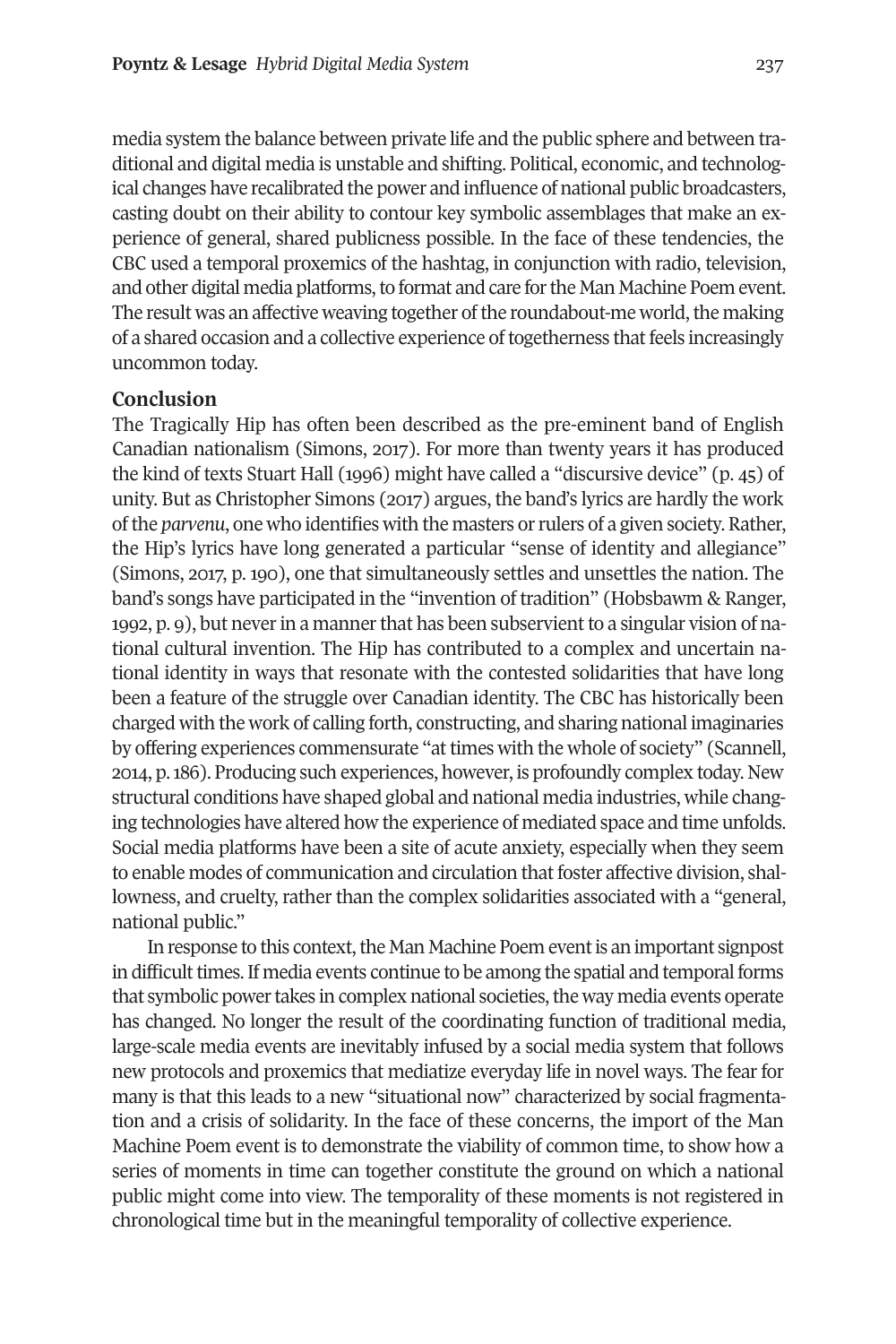This analysis shows how the digital mediation of liveness not only operates through specific temporal proxemics but how this process operates in a hybrid media system where care for media events is facilitated through a complex motion of networked convergence.It captures the way temporal proxemics can pattern a networked media event to facilitate temporal convergence and an experience of being together. The purpose ofthis work is to argue that while the ontology of media events continues to change, the media event remains a telling site where the social, political, and cultural centre comes to be. The uniqueness of the Tragically Hip concert tour at one and the same time was to reveal both a new form of media event and the enduring role of media events in weaving together the fabric of national collectivity, even amid sociopolitical, technological, and cultural complexities that temper this very possibility.

#### **References**

- Anderson, Benedict. (1991). *Imagined communities: Reflections on the origin and spread of nationalism.* London, UK: Verso.
- Baichwal, Jennifer, & de Pencie, Nicholas. (2017). *Long time running* [Documentary film]. Toronto, ON: Bell Media/Elevation Pictures.
- Bal, Mieke. (1997). *Narratology* (2nd ed.). Toronto, ON: University of Toronto Press.
- Barker, Tim. (2017). Media in and out of time: German media science and the concept of time. In Tim Markham & Scott Rodgers (Eds.), *Conditions of mediation: Phenomenological perspectives on media* (pp. 125–130). New York, NY: Peter Lang.
- Barney, Darin, Coleman, Gabriella, Ross, Christine, Sterne, Jonathan, & Tembeck, Tamar. (2016). The participatory condition: An introduction. In Darin Barney, Gabriella Coleman, Christine Ross, Jonathan Sterne, & Tamar Tembeck (Eds.), *The participatory condition in the digital age* (pp. vii–xxxix). Minneapolis, MN: University of Minneapolis Press.
- Benjamin, Walter. (1986). On the mimetic faculty (Edmund Jephcott, Trans.). In *Reflections: Essays, aphorisms, autobiographical writing* (pp. 333–336). New York, NY: Schocken Books.
- Benjamin, Walter. (1999). Experience and poverty (R. Livingstone & others, Trans.). In Michael Jennings, Howard Eiland, & Gary Smith (Eds.), *Walter Benjamin: Selected writings, Vol.2, Part 2, 1931-34* (pp. 731–736). Cambridge, MA: Harvard University Press.
- Bruns, Axel., Moon, Brenda, Paul, Avijit, & Münch, Felix. (2016). Towards a typology of hashtag publics: A large-scale comparative study of user engagement across trending topics. *Communication Research and Practice,*  $2(1)$ , 20-46.
- Canadian Press. (2016, August 16). 11.7 million Canadians tuned in to Tragically Hip's last concert. *The Toronto Star.* URL: [http://www.thestar.com/entertainment/music/2016/08/22/117m](http://www.thestar.com/entertainment/music/2016/08/22/117m-canadians-tuned-in-to-tragically-hips-last-concert.htmlaccesses) [-canadians-tuned-in-to-tragically-hips-last-concert.htmlaccesses](http://www.thestar.com/entertainment/music/2016/08/22/117m-canadians-tuned-in-to-tragically-hips-last-concert.htmlaccesses) [January 10, 2018].
- Cardiff, David, & Scannell, Paddy. (1987). Broadcasting and national unity. In James Curran, Anthony Smith, & Pauline Wingate (Eds), *Impacts and influences: Essays on media powerin the twentieth century* (pp. 157–173). London, UK: Metheun.
- Cardiff, David, & Scannell, Paddy. (1991). *A social history of broadcasting*. Cambridge, MA: Oxford UP.
- CBC. (2016a, July 23). *A tour across Canada through the lyrics of the #TragicallyHip* [Tweet]. URL: https://twitter.com/CBC/status/756882584928329729 [May 30, 2017].
- CBC. (2016b, August17). *Just a few daysleft to plan! You'll need this, too: bit.ly/2b9zFvX #loveCBC #cbc*thehip [Tweet]. URL: https://twitter.com/CBC/status/765972003496919040 [May 30, 2017].
- CBC. (2016c, August 20). The Hip kind of speak for themselves! *#cbcthehip* [Tweet replying to @bruceadam and @thehipdotcom]. URL: [https://twitter.com/search?f=tweets&q=%23cbc](https://twitter.com/search?f=tweets&q=%23cbcthehip%20since%3A2016-08-19%20until%3A2016-08-22&src=typd) [thehip%20since%3A2016-08-19%20until%3A2016-08-22&src=typd](https://twitter.com/search?f=tweets&q=%23cbcthehip%20since%3A2016-08-19%20until%3A2016-08-22&src=typd) [May 30, 2017].
- Chadwick, Andrew. (2017). *The hybrid media system: Politics and* power (2nd ed.). New York, NY: Oxford University Press.
- Chun, Wendy, & Hui, Kyong. (2017). *Updating to remain the same: Habitual new media.* Cambridge, MA: MIT Press.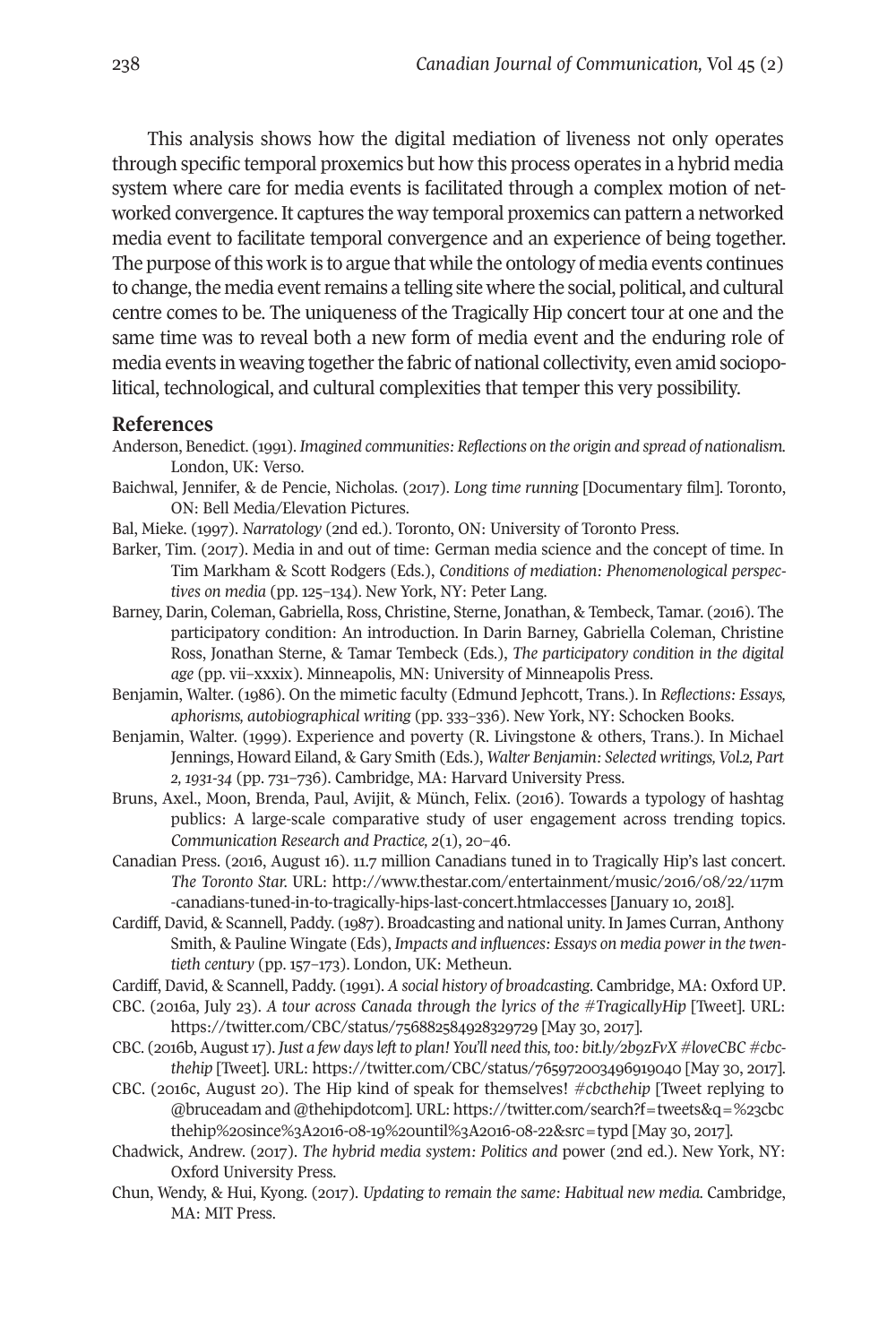- Costello, Doug. (2016, August 21). thank you for giving us this. *#lovecanada #thehip #cbcthehip* [Tweetreplying to @cbcradio and @CBCMusic]. URL: [https://twitter.com/search?f=tweets](https://twitter.com/search?f=tweets&q=%23cbcthehip%20since%3A2016-08-19%20until%3A2016-08-22&src=typd) [&q=%23cbcthehip%20since%3A2016-08-19%20until%3A2016-08-22&src=typd](https://twitter.com/search?f=tweets&q=%23cbcthehip%20since%3A2016-08-19%20until%3A2016-08-22&src=typd) [May 30, 2017].
- Couldry, Nick, & Hepp, Andreas. (2016). *The mediated construction of reality: Society, culture, mediatization.* Cambridge, UK: Polity Press.
- Couldry, Nick, & Hepp, Andreas. (2018). The continuing lure of the mediated centre in times of deep mediatization: Media Events and its enduring legacy. *Media, Culture & Society 40*(1), 110–117.
- Couldry, Nick, Hepp, Andreas, & Krotz, Friedrich (Eds.). (2009). Media events in a global age (1st ed.). London, UK: Routledge.
- Dayan Dylan, & Katz, Elihu. (1992). *Media events the live broadcasting of history.* Cambridge, MA: Harvard University Press.
- Dhaliwal, Harjit. (2016, August 20). Commercial free rock concert. Only in Canada. What a way to unite the entire nation. *#TragicallyHip #CBCTheHip Thanks @CBC* [Tweet]. URL: [https://](https://twitter.com/search?f=tweets&q=%23cbcthehip%20since%3A2016-08-19%20until%3A2016-08-22&src=typd) [twitter.com/search?f=tweets&q=%23cbcthehip%20since%3A2016-08-19%20until%3A2016](https://twitter.com/search?f=tweets&q=%23cbcthehip%20since%3A2016-08-19%20until%3A2016-08-22&src=typd) [-08-22&src=typd](https://twitter.com/search?f=tweets&q=%23cbcthehip%20since%3A2016-08-19%20until%3A2016-08-22&src=typd) [May 30, 2017].
- Driscoll, Jess. (2016, August 20). I held it in all night, but then they played Sacred, my fave. [heart emoji, crying emoji, heart emoji] "It's been a pleasure doing business with you." *#CBCTheHip* [Tweet]. URL: [https://twitter.com/search?f=tweets&q=%23cbcthehip%20](https://twitter.com/search?f=tweets&q=%23cbcthehip%20since%3A2016-08-19%20until%3A2016-08-22&src=typd) [since%3A2016-08-19%20until%3A2016-08-22&src=typd](https://twitter.com/search?f=tweets&q=%23cbcthehip%20since%3A2016-08-19%20until%3A2016-08-22&src=typd) [May 30, 2017].
- Elmer, Greg. (2013). Live research: Twittering an election debate. *New Media & Society, 15*(1), 18–30.
- Finley, Adam. (2016, August 20). *High five to @CBC for no commentating or commercials during the @thehipdotcom concert* [Tweet]. URL: [https://twitter.com/search?f=tweets&q=%23cbcthe](https://twitter.com/search?f=tweets&q=%23cbcthehip%20since%3A2016-08-19%20until%3A2016-08-22&src=typd) [hip%20since%3A2016-08-19%20until%3A2016-08-22&src=typd](https://twitter.com/search?f=tweets&q=%23cbcthehip%20since%3A2016-08-19%20until%3A2016-08-22&src=typd) [May 30, 2017].
- Frosh, Paul, & Pinchevski, Amit. (2018). Media and events after Media Events. *Media, Culture & Society, 40*(1), 135–138.
- Goldfarb, Jeffrey C. (2018). Media Events, solidarity, and the rise and fall of the public sphere. *Media, Culture & Society, 40*(1), 118–121.
- Graves, Ian, McDonald, Nora, & Goggins, Sean P. (2016). Sifting signal from noise: A new perspective on the meaning of tweets about the "big game." *New Media & Society, 18*(2), 293–312.
- Greenfeld, Liah. (1996). Nationalism and modernity. *Social Research, 63(1),* 3–00.
- Hall, Stuart. (1996). The question of cultural identity. In Stuart Hall, David Held, Don Hubert, & Kenneth Thompson (Eds.), *Modernity: An introduction to modern society* (pp. 595–630). Oxford, UK: Blackwell.
- Heidegger, Martin. (1978). *Being and time* (J. Macquarrie & E. Robinson, Trans.). Oxford, UK: Basil Blackwell.
- Hobsbawm, Eric, & Ranger, Terrance. (1992). *The invention of tradition.* Cambridge, UK: Cambridge University Press.
- Kjeldsen, Lena. (2016) Event-as-participation: Building a framework forthe practice of 'live-tweeting' during televised public events. *Media, Culture & Society*,  $38(7)$ ,  $1064-1079$ .
- Langlois, Paul, Downie, Gordon, Fay, Johnny, & Baker, Rob. (2016). An important message from the band. *The Tragically Hip.* URL: [http://www.thehip.com/news/an-important-message-from](http://www.thehip.com/news/an-important-message-from-the-band/) [-the-band/](http://www.thehip.com/news/an-important-message-from-the-band/) [January 10, 2018].
- La Rose, Lauren. (2016, June 17). CBC to broadcast final concert for the Tragically Hip in Kingston, Ont. *The Globe and Mail.* URL: [https://www.theglobeandmail.com/arts/music/cbc-to](https://www.theglobeandmail.com/arts/music/cbc-to-broadcast-final-concert-for-the-tragically-hip-in-kingston-ont/article30498971) [-broadcast-final-concert-for-the-tragically-hip-in-kingston-ont/article30098971/](https://www.theglobeandmail.com/arts/music/cbc-to-broadcast-final-concert-for-the-tragically-hip-in-kingston-ont/article30498971) [January 10, 2018].
- Ling, Rich S. (2000). *The mobile connection: The cell phone's impact on society.* San Francisco, CA: Morgan Kaufmann.
- Mackey, Eva. (2005). *The house of difference: Cultural politics and national identity in Canada.* New York, NY: Routledge.
- Ménard, Marion. (2016). *CBC/Radio Canada: Overview and key issues* [Background paper]. Ottawa, ON: Library of Parliament.